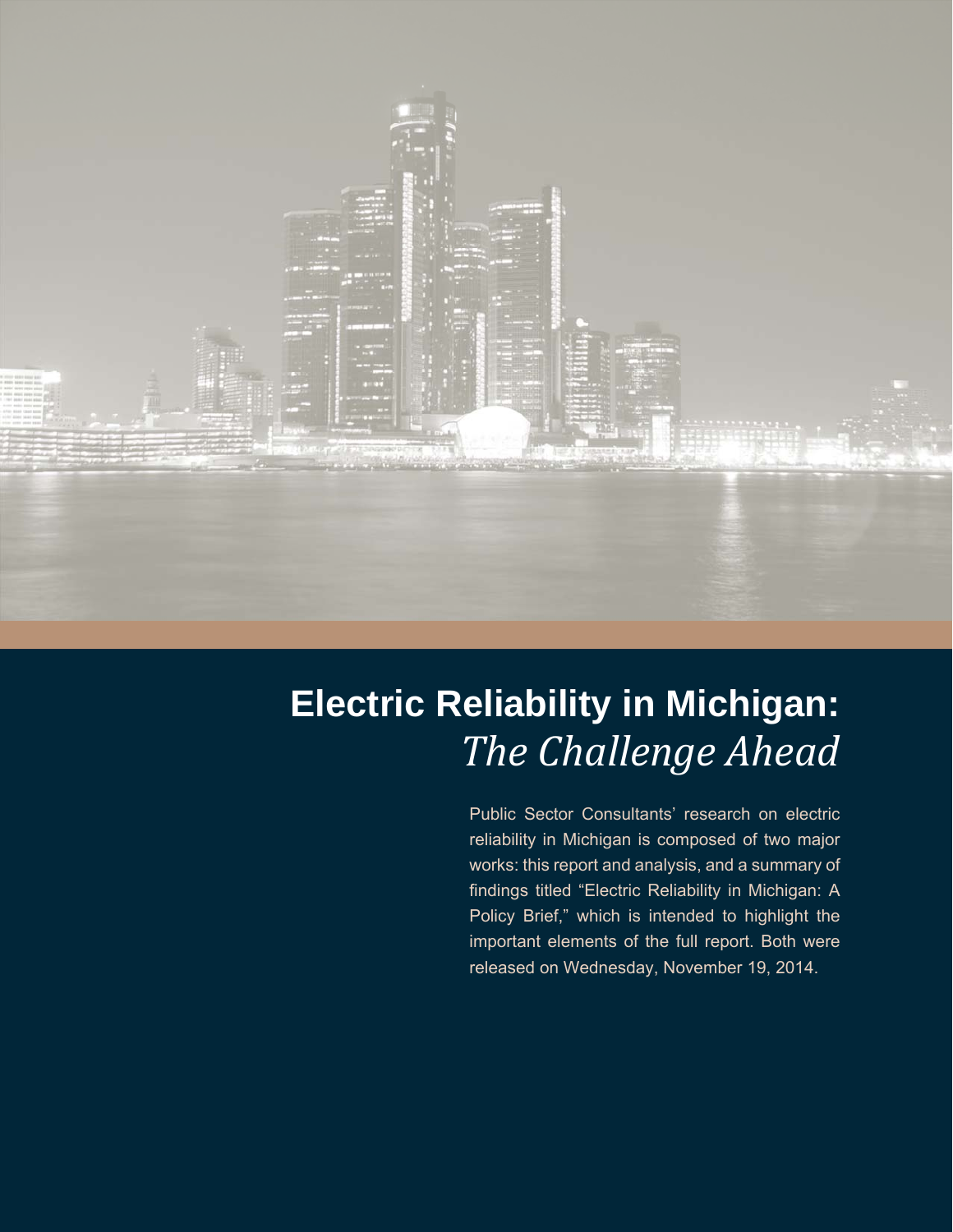# **Contents**

| The Evolution of Regulatory Policy and Its Impact on Ensuring Adequate Electricity Supply3 |  |
|--------------------------------------------------------------------------------------------|--|
|                                                                                            |  |
|                                                                                            |  |
|                                                                                            |  |
|                                                                                            |  |
|                                                                                            |  |
|                                                                                            |  |
|                                                                                            |  |
| Environmental Regulations and Aging Infrastructure Impacting the Coal Industry             |  |
|                                                                                            |  |
|                                                                                            |  |
|                                                                                            |  |
|                                                                                            |  |
|                                                                                            |  |
|                                                                                            |  |
|                                                                                            |  |
|                                                                                            |  |
|                                                                                            |  |
|                                                                                            |  |
|                                                                                            |  |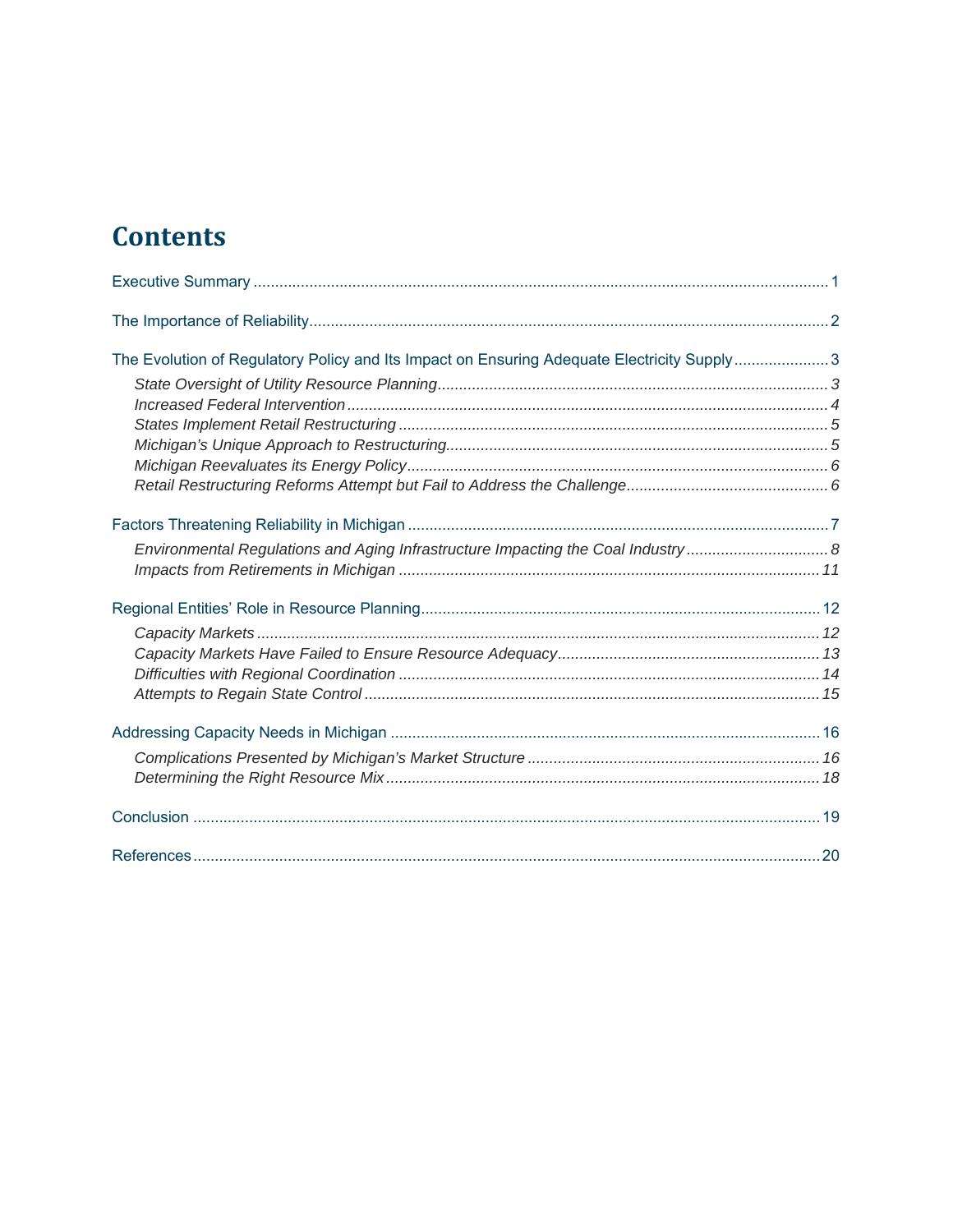# **Executive Summary**

Michigan faces a near-term challenge of ensuring an adequate supply of electricity for its residents and businesses. This is not just an issue in Michigan; across the country, potential shortfalls in generation supplies are impacting more that 66 million customers (1). This issue is caused by a lack of adequate resources to meet consumer demand at all times. As soon as 2016, the retirement of aging coal plants (driven by federal environmental regulations and high costs) will cause Michigan's electric reserve margins to dip below target levels. Federally regulated wholesale markets established over a decade ago have failed to ensure adequate resources to meet customer needs in Michigan, the Midwest, and throughout many parts of the country.

Michigan's hybrid market structure<sup>1</sup> complicates the state's ability to address its capacity needs. The current regulatory framework creates uncertainty for energy providers as to which customers need to be served and when. Due to the hybrid market structure, some customers avoid paying the utilities' resource planning costs, which makes it difficult to ensure adequate energy supply. While reforms were made to Michigan's retail electric market in 2008 to mitigate some of these concerns, a fundamental flaw in the state's electricity market structure remains: no entity has been clearly assigned the responsibility for ensuring adequate, long-term supplies for customers participating in electric retail open access. An incumbent utility<sup>2</sup> is obligated to provide service in a nondiscriminatory manner to customers that return to their service from retail open access.<sup>3</sup> But in order to ensure that generating capacity for such customers is actually available when needed (while maintaining reliability), the utility has to purchase or build new capacity—potentially years in advance and at a substantial cost. The planning, permitting, and construction of new base load generation<sup>4</sup> could take as long as six years by some estimates (2). Additionally, purchasing capacity may become difficult because the cushion of excess generating supply in the Midwest region will begin to disappear in 2016. The requirement to serve an unknown customer base inhibits accurate planning and causes the regulated utility to operate at a higher cost. Absent reform, the current hybrid market structure will either place reliability at risk (assuming the utility does not plan generation to meet the needs of current retail open access customers) or unfairly shift additional costs of new capacity to the utility's existing customers, while a small fraction of customers served by retail energy marketers get a free ride.<sup>5</sup> This flaw has existed since PA 141<sup>6</sup> was enacted, but it has become a more pronounced and direct threat to reliability, given the significant number of imminent power plant retirements in the region and the resulting impact on capacity supplies and prices. The challenges created by Michigan's market structure is especially evident in the Upper Peninsula (see Issue in Focus on page 17).

Although greater reliance on energy efficiency, strategic reductions in energy demand, out-of-state energy purchases, and renewable sources can help bridge the supply gap, even aggressive efforts in those areas will not eliminate the need for new base load power plants to replace lost capacity. Given the long lead times and large capital investments required to plan and build base load plants, the state needs to establish the policy framework to address this impending supply problem in a way that is reliable, affordable, and fair

 $1$  Combining elements of traditional regulated utilities with aspects of retail electric competition.

<sup>&</sup>lt;sup>2</sup> Incumbent utilities are those that supplied electricity to customers located in an exclusive service territory prior to passage of the reforms in PA 141 and PA 142.

<sup>&</sup>lt;sup>3</sup> Subject to any return-to-service provisions (such as a 12-month notice requirement) in the utility's tariff, as applicable.<br><sup>4</sup> The amount of electricity needed to sustain the basic energy demands, benceforth referred

The amount of electricity needed to sustain the basic energy demands, henceforth referred to as "generation."

<sup>5</sup> According to the MPSC Commissioner John Quackenbush, "The nearly 11 percent load participation in the choice market today translates into 0.3 percent of total customers for DTE and 0.06 percent for Consumers Energy. The current rate structure essentially transfers fixed costs no longer recoverable from customers participating in choice to all remaining customers." (See *Readying Michigan to Make Good Energy Decisions: Electric Choice.* Available at

www.michigan.gov/documents/energy/electricc\_report\_440539\_7.pdf, accessed 10/14/14)

<sup>&</sup>lt;sup>6</sup> Michigan Public Act 141 of 2000, "Michigan Customer Choice and Electricity Reliability Act."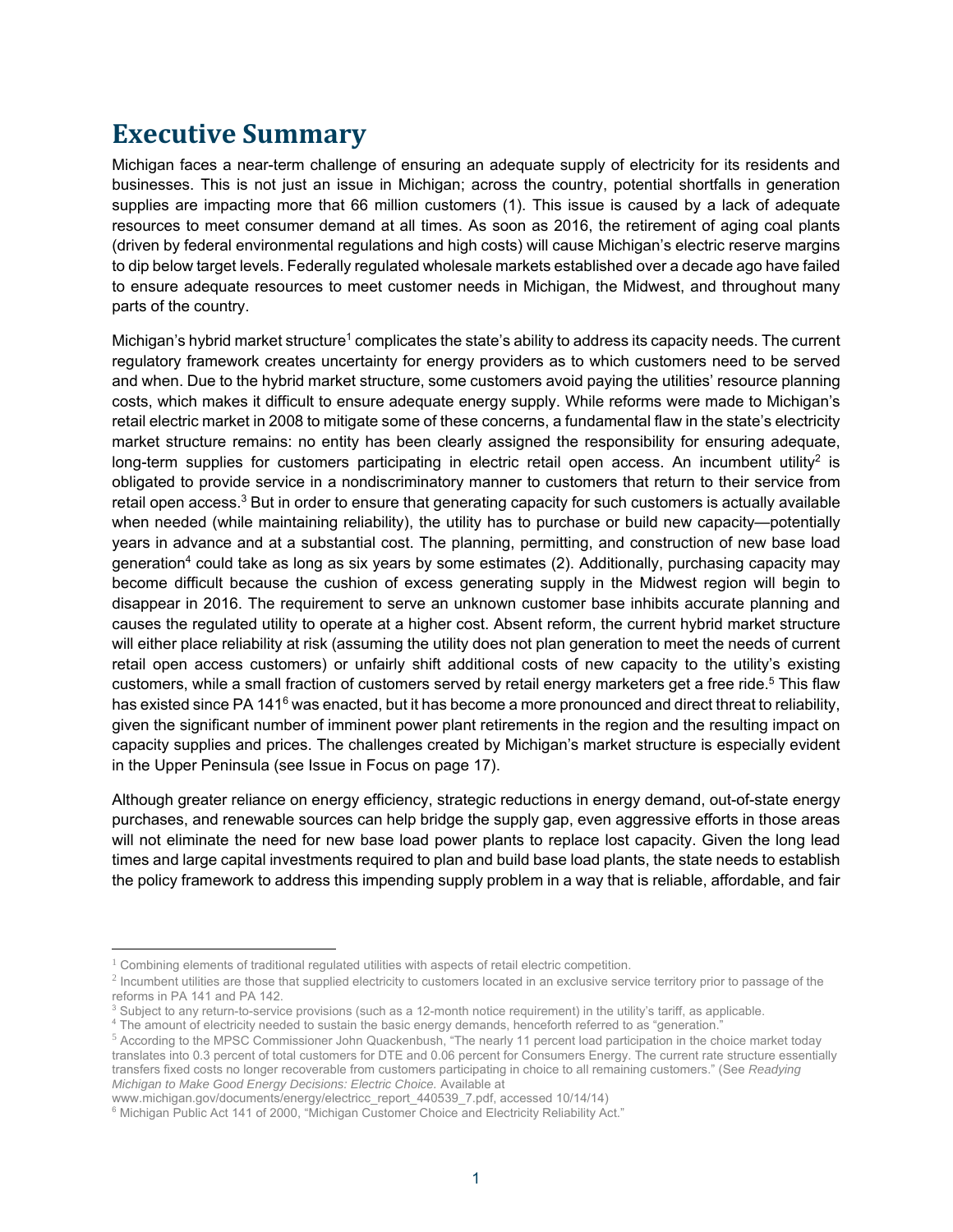for Michigan residents and businesses. For a brief summary of highlighted elements of this report, see the policy brief version of "Electric Reliability in Michigan," available online at www.pscinc.com.

### **The Importance of Reliability**

Electricity is such a fundamental aspect of everyday life that its importance and accessibility are often taken for granted—until it isn't available. It is during those times of crisis that we can clearly see our dependence on electricity and our expectations about its essential reliability.

Disruptions to the availability of electricity are not mere inconveniences—they can cause suffering, fatalities, and financial losses, as well as lasting effects on the overall economy. The Northeast Blackout of 2003, which originated in Ohio, was caused by a software problem that left operators unaware of the need to redistribute power after overloaded transmission lines hit unpruned foliage. Fifty million people in eight U.S. states—including Michigan—and ten million people in Ontario were affected as 508 generating units at 265 power plants shut down. It resulted in the loss of power to six million Michigan residents for up to two days (3,4). Michigan's economy also lost an estimated \$1 billion when businesses were forced to shut down and industrial production stopped. Detroit Metropolitan Wayne County Airport halted operations; General Motors was forced to close its warehouses; Ford Motor Company's production offices, engineering, and product development facilities ground to a halt; and Marathon Oil Corporation's Detroit refinery lost 76,000 barrels per day of output (5).

There are many possible reasons for power outages, as shown in Exhibit 1. Weather-related incidences are the most common cause of electric outages. Michigan residents and businesses recently experienced a series of severe storms in the summer of 2014 that downed local distribution lines, causing outages, as did ice storms in December 2013.



SOURCE: Paul Hines, Jay Apt, and Sarosh Talukdar, n.d. *Trends in the History of Large Blackouts in the United States.* Available at http://wpweb2.tepper.cmu.edu/ceic/PDFS/CEIC\_08\_01\_thl.pdf. (accessed 10/13/14) NOTE: The totals are greater than 100 percent because some records fall into multiple initiating-event categories.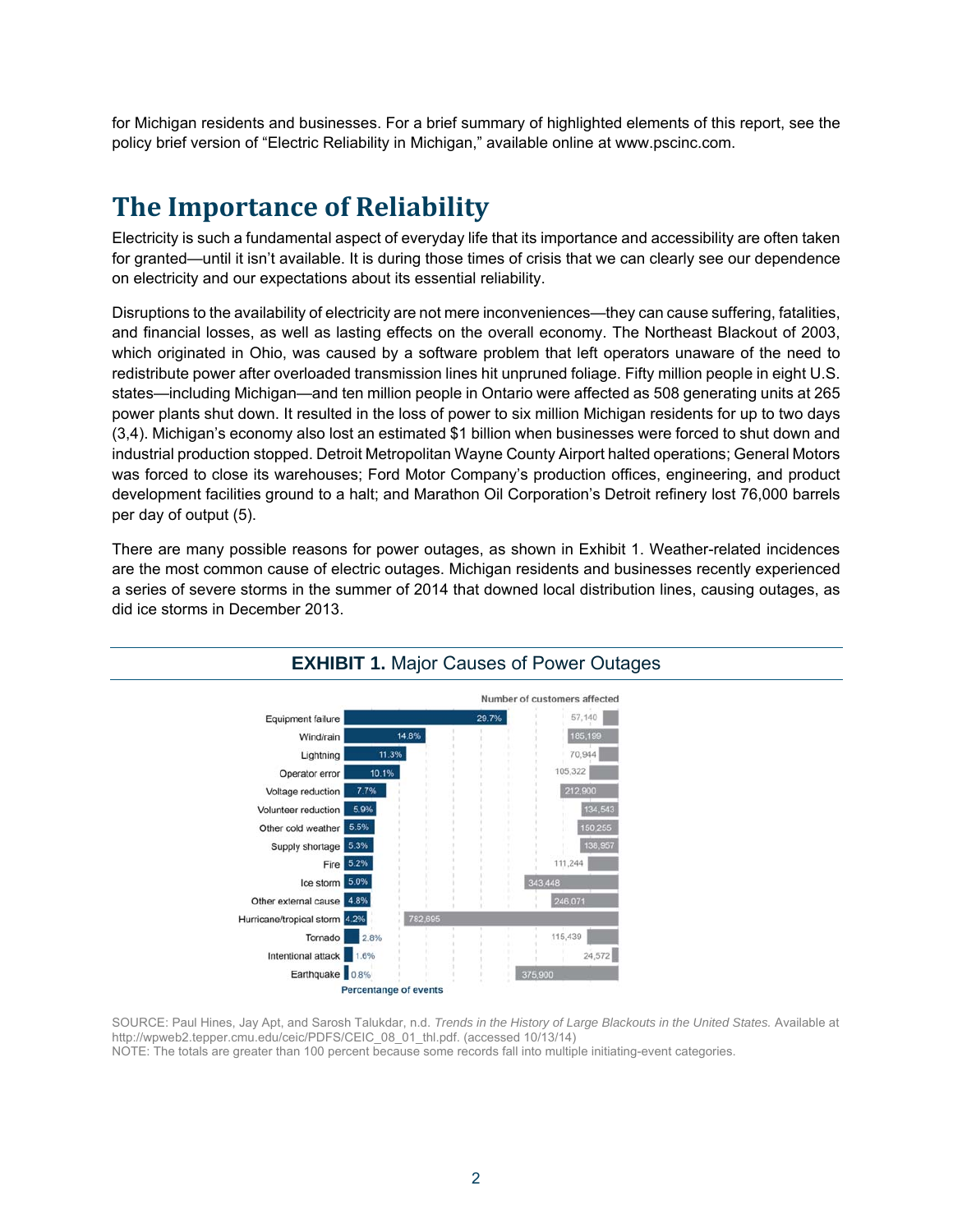Supply shortages represent a relatively small percentage of all the causes of power outages. This is not an accident. Utilities are required to plan for adequate supply to meet consumer demand at virtually all times. This is known as "resource adequacy." This planning is challenging, given that electricity must be produced as needed, since storage capacity is both costly and limited.7 Moreover, the quantity of electricity needed varies depending on the time of day, time of year, weather, economic conditions, and other factors. Operators must consider these diverse factors to plan and operate power plants and the transmission grid so that demand and supply match exactly at all times, in all places. To accomplish this, a reserve margin, or "cushion," is calculated to generate supplies above forecasted demand. Typical reserve margins are set at 14–15 percent; these are determined through annual reliability studies.<sup>8</sup>

While uncommon, outages caused by supply shortages can be serious. In Texas, in February 2011, an adequate supply of power was not available to overcome the combination of a cold snap and unplanned generation shutdowns. In the same year, Texas experienced a "supply emergency" due to record-setting heat and high-peak demand during the month of August. The multiple blackouts of California during its energy crisis of 2000–2001 were also caused by supply shortages. Those supply shortages in California were influenced by many factors, including a severely flawed attempt at industry deregulation, market manipulations by Enron, and historical difficulties in building new generation facilities in a state experiencing rising demand for electricity (6).

# **The Evolution of Regulatory Policy and Its Impact on Ensuring Adequate Electricity Supply**

The regulatory framework and market structure in which electric utilities operate impacts their ability to ensure adequate capacity to meet demand. Changes in energy law, policy, and regulation over the past century have moved the electric utility industry toward more competition, less regulation, and increased federal influence (7).

#### *State Oversight of Utility Resource Planning*

For most of the 20<sup>th</sup> century, utilities were regulated monopolies that were vertically integrated—meaning the utility owned and operated generation assets, the transmission network, and the local distribution network required to deliver electricity throughout its geographic service area. In return for their monopoly status, utilities accepted an obligation to serve all customers who requested service and were willing to pay the regulated rates. This is commonly referred to as the regulatory compact.<sup>9</sup> This regulatory framework made ensuring resource adequacy fairly straightforward: utilities would forecast future demand, request approval from the state regulator to recover any new generating capacity costs through rates (in advance of construction or after), and be eligible to earn a return based on the cost of service.

When generation exceeded or fell short of local demand, utilities could sell or purchase power at wholesale to or from neighboring utilities, with rates also based on the cost of service (1, p. 26–27). This was true

<sup>&</sup>lt;sup>7</sup> While technologies continue to advance, the only economic, grid-scale storage technology available is hydroelectric pumped storage. In most cases, constructing significant storage facilities requires substantial upfront costs and consumes more than one megawatt hour (mwh) of energy to store one mwh of energy (See Frank Wolak, March 31, 2013, *Regulating Competition in Wholesale Electricity Supply*, 17. Available at http://web.stanford.edu/group/fwolak/cgi-bin/sites/default/files/files/regulating

\_wholesale\_electricity\_wolak\_mar08-final.pdf, accessed 10/10/14)<br><sup>8</sup> In accordance with the Midcontinent Independent System Operator (MISO) Tariff, the reliability objective of a Loss of Load Expectation (LOLE) study is to determine a minimum planning reserve margin that would result in the MISO system experiencing a less-than-one-day loss of load event every ten years. (See MISO Resource Adequacy Studies, available at

www.misoenergy.org/Planning/ResourceAdequacy/Pages/ResourceAdequacyStudies.aspx, accessed on 10/10/14) 9 <sup>9</sup> In 1914, the Michigan Supreme Court affirmed the right of a public utility to use the streets in exchange for the corollary obligation to serve the public. (See City of Lansing v Michigan Power Co., 183 Mich 400, 410; 150 NW 250 (1914).)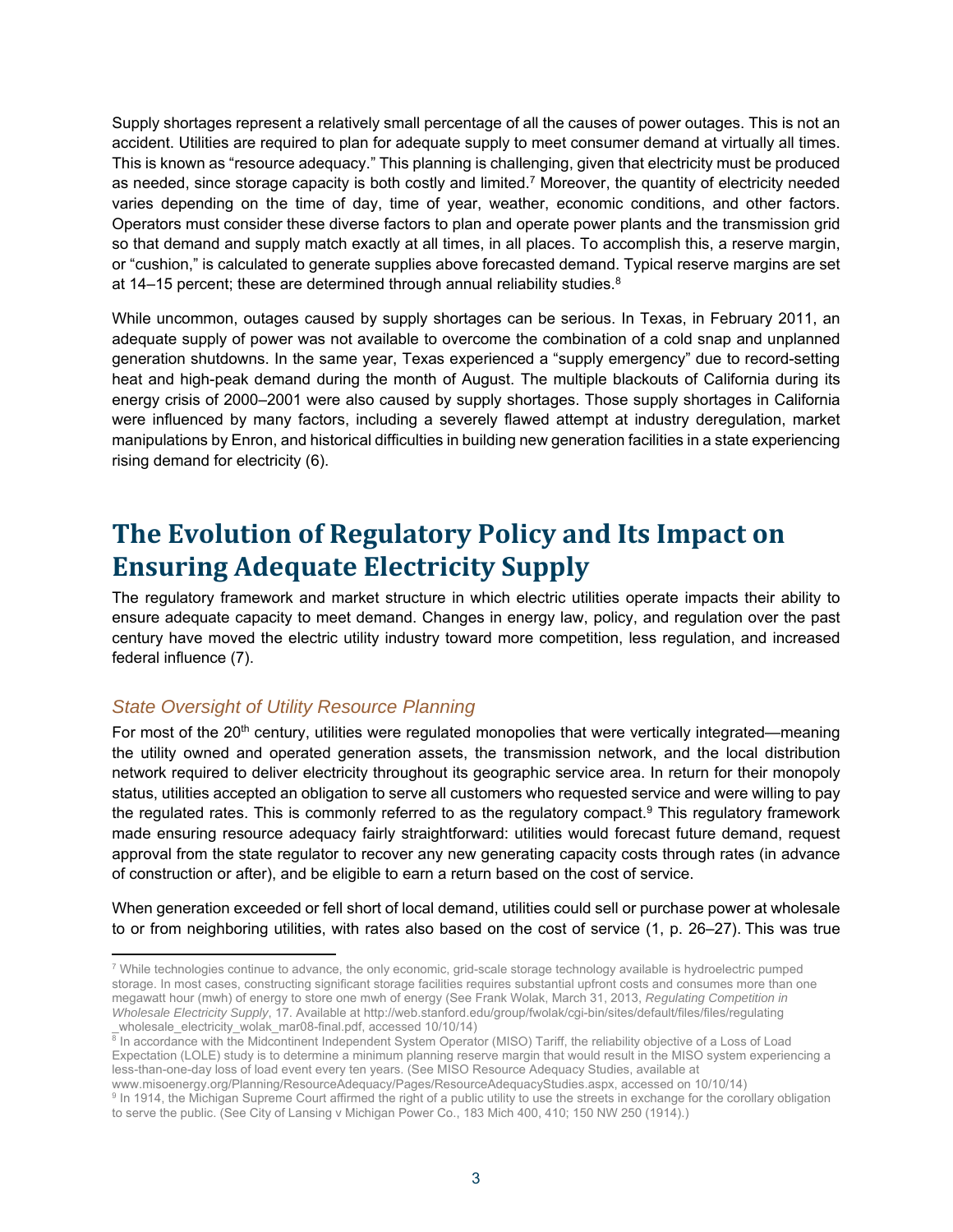across the country and in Michigan. During this time, Michigan's two largest utilities, Consumers Power and Detroit Edison (currently Consumers Energy and DTE Energy), procured generation resources and collaborated to dispatch generation and transmission systems. Preparing for the possibility of short-term capacity shortages or high generating costs, they purchased energy from utilities in Ohio, other neighboring states, and Canada.

State level regulation left a large gap in transactions that occurred across state lines (7, p. 33). Amendments made in 1935 to the Federal Power Act (FPA) addressed this gap. These amendments gave jurisdiction to regulate interstate transactions (transmission of electricity and sale of electricity wholesale) to the Federal Power Commission (now the Federal Energy Regulatory Commission, or FERC). While this created a role for the federal government in utility regulation, the FPA made it clear that the preexisting regulatory authority of the states over generation and distribution facilities was preserved. More specifically and germane to this paper, ensuring generation resource adequacy and reliability was the states' responsibility. The FPA is still the primary federal law governing the electric utility industry.

#### *Increased Federal Intervention*

Rapidly increasing global oil prices in the 1970s contributed to higher operating costs for utilities, causing them to petition state regulators to approve rate increases. Economic forecasters anticipated that fuel prices would continue to rise over subsequent years, resulting in new investments by utilities in nonfossil fuel generation. During the 1970s and 1980s, utilities built more than 50 nuclear plants responsible for generating over 100 gigawatts (GWs)<sup>10</sup> under the assumption that fossil fuel prices would continue to rise (8). Investments in capital-intensive nuclear power plants created significant rate increases for consumers, and despite declining global oil prices, rates remained high (9, p. 37).

Political pressures mounted in response to high electricity costs, leading to more regulatory scrutiny of proposed generation. Some state and federal regulators—following a general trend at that time toward deregulation of industries like railroads, airlines, finance, and natural gas—envisioned that competition in both wholesale and retail electricity markets would yield lower costs to achieve the same service. To this end, in 1978, Congress passed the Public Utility Regulatory Policies Act. Among other things, it mandated that utilities purchase energy from qualifying facilities<sup>11</sup> owned by entities other than the vertically integrated incumbent utilities (7, p. 34). The introduction of new electric generators through wholesale electric utility restructuring created an issue of access to regional transmission networks. In an effort to ensure nondiscriminatory access to existing transmission lines owned by utilities, FERC suggested the creation of independent system operators (ISOs) (10). FERC expanded the ISO model to regional organizations, creating the regulatory framework for new regional transmission organizations (RTOs) (11). FERC outlined specific goals for RTOs, including improving efficiencies in grid management, grid reliability, and market performance, as well as removing discrimination in transmission systems. Exhibit 2 shows the different RTOs across North America.

 <sup>10</sup> Depending on various factors, 1 GW would typically provide power to 750,000 homes. Consumers Energy, for example, lists the Electric Generating Capacity at its Campbell plant in west Michigan as providing 1,450 megawatts—or 1.45 GWs—enough to meet the energy needs of a million people.

<sup>&</sup>lt;sup>11</sup> There are two types of qualifying facilities: (1) a small power production facility (generating facility) of 80 MW or less whose primary energy source is renewable (hydro, wind, or solar), biomass, waste, or geothermal resources, and (2) a cogeneration facility is a generating facility that sequentially produces electricity and another form of useful thermal energy (such as heat or steam) in a way that is more efficient than the separate production of both forms of energy.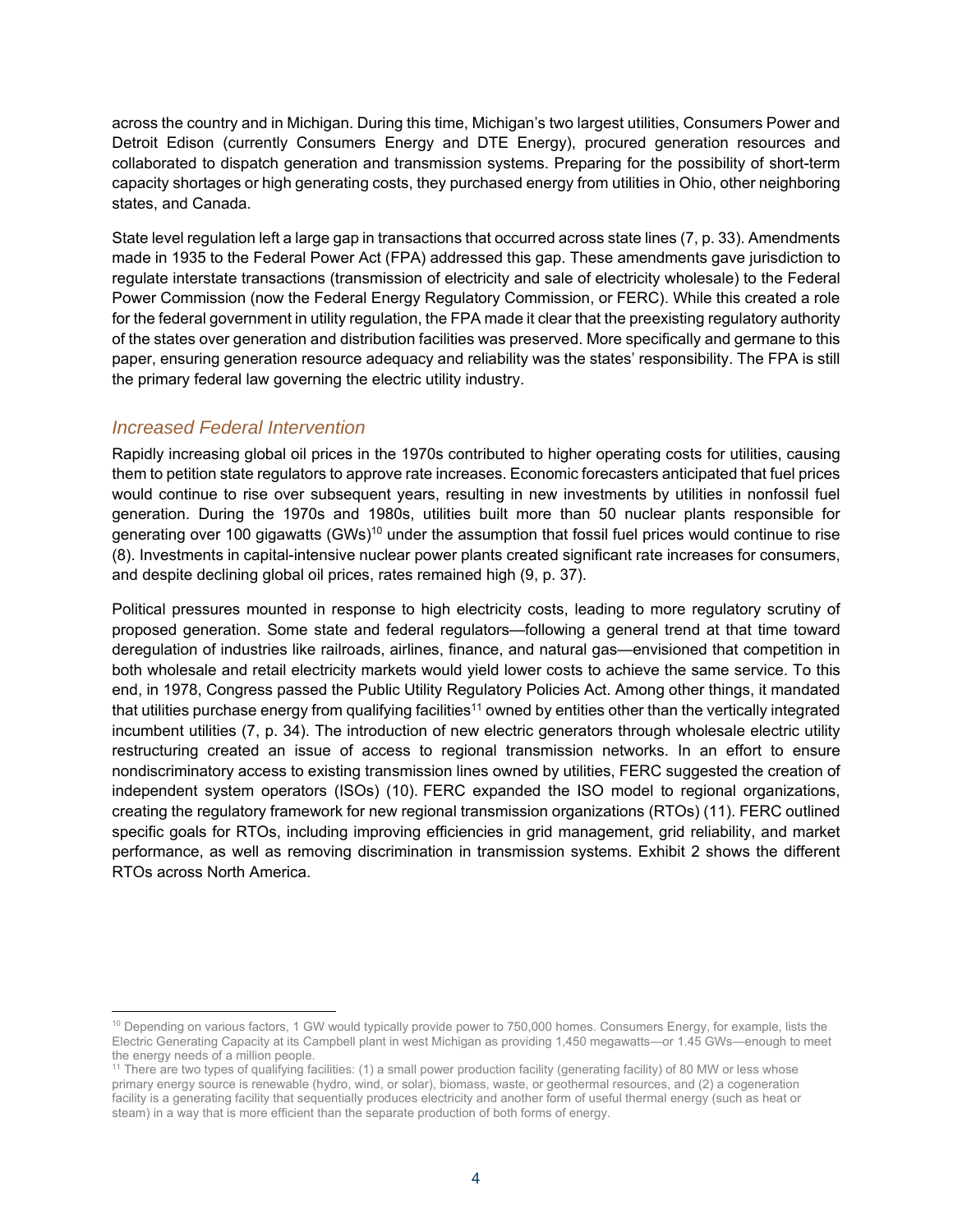

SOURCE: Sustainable FERC Project, n.d., "ISO RTO Operating Regions." Available at http://sustainableferc.org/wpcontent/uploads/2013/10/ISO-RTO-Operating-Regions.jpg. (accessed 10/13/14)

#### *States Implement Retail Restructuring*

The deregulation of retail energy markets at the state level followed the federal move to deregulate, but in a less uniform manner. Industry restructuring was first adopted in 1996 by states with high retail electricity rates, including California, New York, New Hampshire, Rhode Island, and Pennsylvania (9, p. 48). Soon, states across the country began evaluating the potential for restructured electricity markets. By 1999, the District of Columbia and 20 states had undertaken the process to restructure their electricity markets (9, p. 44). Deregulation models shared several common characteristics across states, including: allowing for the recovery of utility stranded costs<sup>12</sup>; market pricing for wholesale electricity; unbundling traditional utility services; and creation of wholesale markets to support competition in supply markets. Despite similar design elements, each state's experience with industry restructuring has been unique. To date, 13 states and the District of Columbia have maintained their model of electric deregulation. Meanwhile, five states— Arizona, Arkansas, Nevada, New Mexico, and Virginia—have opted to suspend their deregulated markets (12). Three states—California, Michigan, and Montana—have opted for a hybrid electricity market, combining elements of traditional regulated utilities with aspects of retail electric competition (13).

#### *Michigan's Unique Approach to Restructuring*

Michigan entered into the world of retail open access with the passage of PA 141 in 2000, which allowed customers to purchase their generation needs from an alternative energy supplier—often referred to as retail energy marketers—at a market rate. Michigan approached deregulation differently than other states in that it did not force separation of utility-owned generation from their regulated distribution system during the restructuring process. The incumbent utilities continued to operate regulated generation and provide distribution service, but had to allow unregulated retail energy marketers access to their distribution system. As a result, Michigan exhibits characteristics of both a regulated market and a deregulated market. PA 141 also required regulated utilities to divest their transmission facilities or join an RTO (14).<sup>13</sup> In 2002,

 $12$  Stranded costs are utility charges that were to be recovered over time through regulated rates that would not otherwise be

collected from customers served by retail energy marketer.

<sup>&</sup>lt;sup>13</sup> Although utilities were required to do only one, both occurred.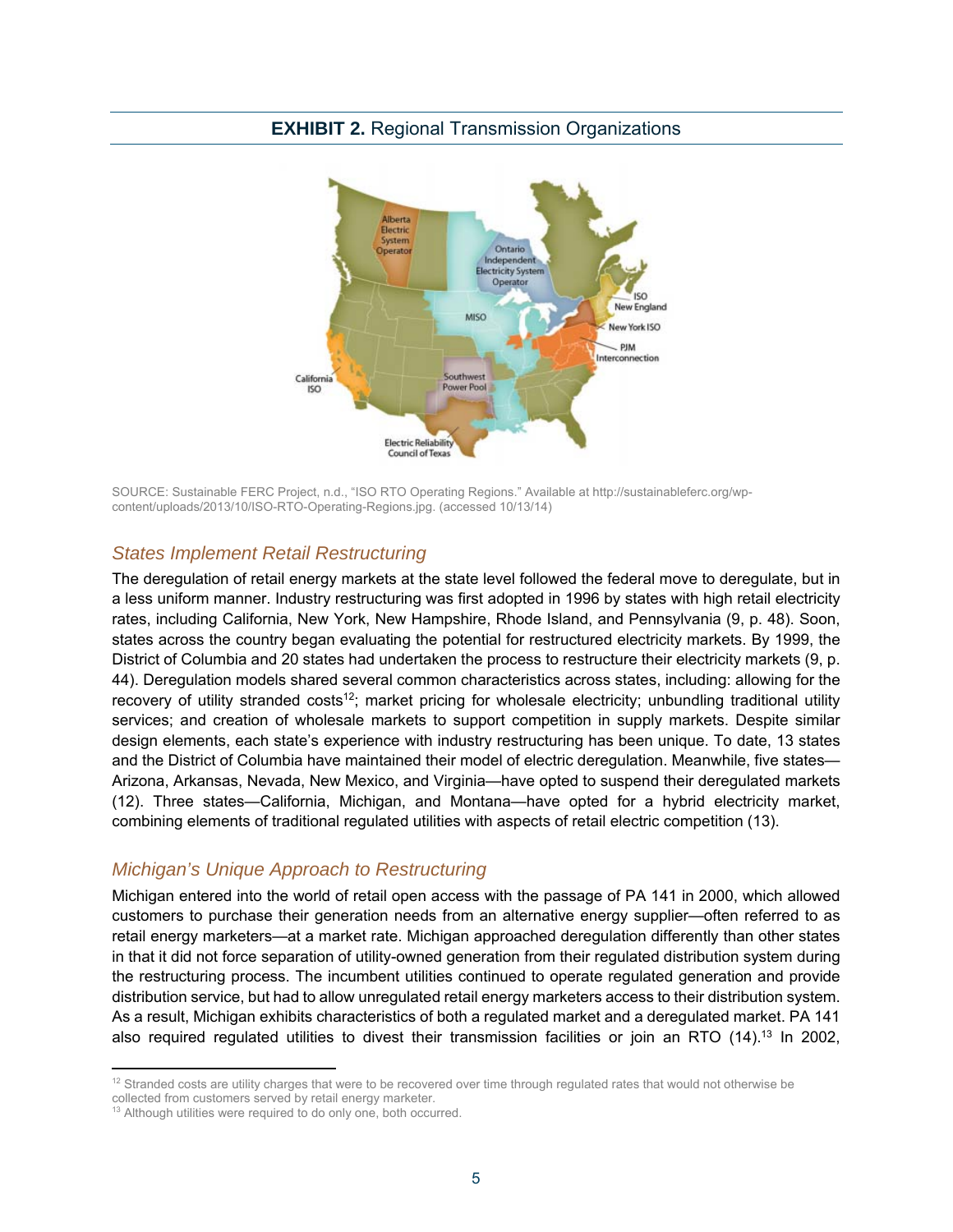Michigan's major transmission systems joined the Midcontinent Independent System Operator (MISO) RTO; however, a small portion of southwest Michigan served by American Electric Power Ohio (AEP Ohio), joined MISO's neighboring RTO, PJM Interconnection (PJM).

#### *Michigan Reevaluates its Energy Policy*

Following summers with a tightly constrained power supply market and the Northeast blackout in August 2003—among other factors—the Michigan Public Service Commission (MPSC) initiated an investigation in late 2004 to examine future electric generation capacity requirements and, specifically, "the need for additional generation capacity, transmission upgrades, and other supply- and demand-side resources to supplement current Michigan-based generating facilities and out-of-state power sources" (15, p. 2). The investigation resulted in *Michigan Capacity Need Forum: Staff Report to the Michigan Public Service Commission,* which found Michigan would need additional electric supply to meet its needs beginning in 2009, and recognized the institutional barriers referenced above that impede the development of reliable electric supplies. Specifically, the report said:

The electric energy industry has experienced several major changes during the past ten years. These include the creation of an open access transmission system, the development of independent transmission companies, the implementation [of] Midwest Markets, and provision of retail customer choice in Michigan. These changes, **especially the advent of retail customer choice**, have added uncertainty to any load serving entity's customer base. The uncertainties created by customer choice and changes in the wholesale markets have made generation construction, especially base load, more difficult to finance. It is unlikely that either traditional utilities or independent power producers (IPPs) will build additional base load generation without some departure from past practices for regulatory approval and rate treatment (16).

Following the release of that report, Governor Jennifer Granholm issued Executive Directive 2006-2, which directed the chairman of the MPSC to prepare an energy plan for the State of Michigan. The resulting *Michigan's 21st Century Electric Energy Plan* echoed the findings of the Capacity Needs Forum report with regard to the challenges presented by Michigan's market structure and recommended policy changes to overcome them (17). To stabilize the utilities' customer base and provide regulatory certainty for utilities to plan and finance new generation, the plan recommended a new regulatory framework that allowed electric utilities to file an application with the MPSC to obtain a "Certificate of Need" for construction of a new power plant before it is built. Once the MPSC granted the certificate, the necessity of the new power plant could not be challenged. It was the MPSC's determination that all customers contributing to the need for a new plant be required to pay their share of the costs. To ensure this, incumbent utility customers that later elect service from a retail energy marketer would be required to take their share of the plant's fixed cost with them as a non-bypassable distribution charge. For retail energy marketer customers wishing to return to the incumbent utility, the plan recommended the MPSC require a returning customer give the utility 60 days' notice before they could be returned to regulated service. Finally, the plan recommended that the MPSC have the authority to require planning reserves for all jurisdictional utilities, electric cooperatives, and retail energy marketers in the state, and the ability to penalize these entities if they fail to meet reserves.

#### *Retail Restructuring Reforms Attempt but Fail to Address the Challenge*

In response to the findings of this report, the Michigan Legislature passed reforms to Michigan's energy policy as part of comprehensive energy package. Included in these reforms was Public Act 286 of 2008, which partially included the Certificate of Need approach recommended in the plan—requiring approval for construction of a new power plant before it is built. Absent from this approach was the inclusion of the nonbypassable distribution charge for customers moving to retail open access after approval or extended lead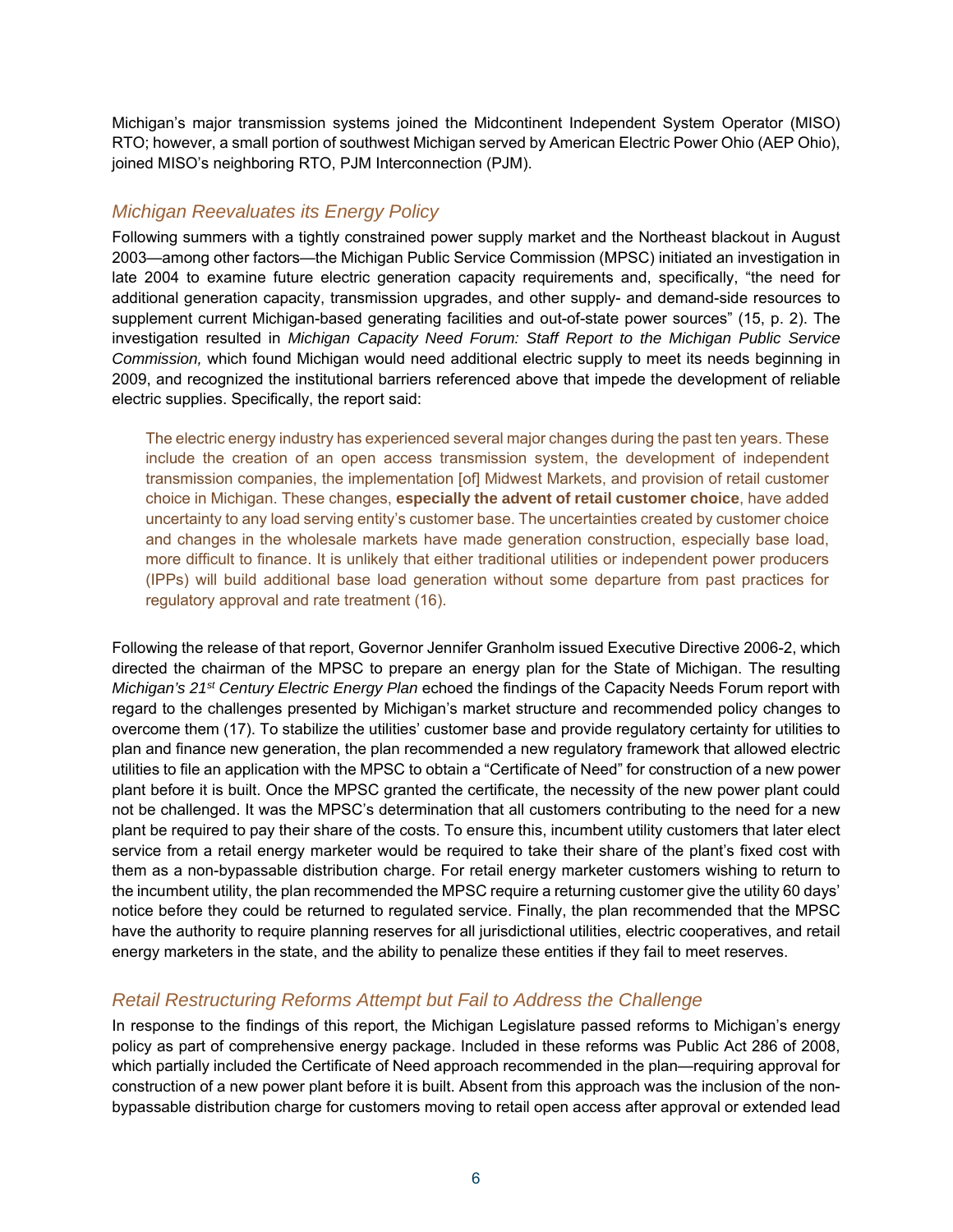times for those returning. In addition, in an effort to improve stability for energy providers, Public Act 286 placed a cap on the number of customers served by retail marketers, limiting it to 10 percent of the state's electric load.

While these reforms drastically reduced the percentage of a utilities load that could switch back and forth between retail energy marketers and regulated utilities (from 100 percent to 10 percent), the challenges of ensuring reliability within this hybrid market structure remained. In other words, the problem was not solved, only minimized. Until now, this has been less of a concern because, at the same time that these reforms were passed, a national economic recession hit that dramatically reduced demand for electricity, as shown in Exhibit 3. The predicted capacity shortfalls that drove the reforms did not transpire and, therefore, there has not been a need to invest in new generation. This is no longer the case. A number of factors currently are creating the need for new generation, driven in large part by significant retirements of coal-fired power plants across the Midwest.



SOURCE: U.S. Energy Information Administration. State Energy Data System (SEDS): 1960-2012 (Complete). Available at: www.eia.gov/state/seds/seds-data-complete.cfm?sid=US#CompleteDataFile. (accessed on 10/28/14)

### **Factors Threatening Reliability in Michigan**

While many factors can influence reliability, the pressing challenge that Michigan faces is the need to ensure it has adequate generation resources. The shift away from coal as the primary fuel source for electricity generation, due to environmental regulations, is driving near-term supply shortages.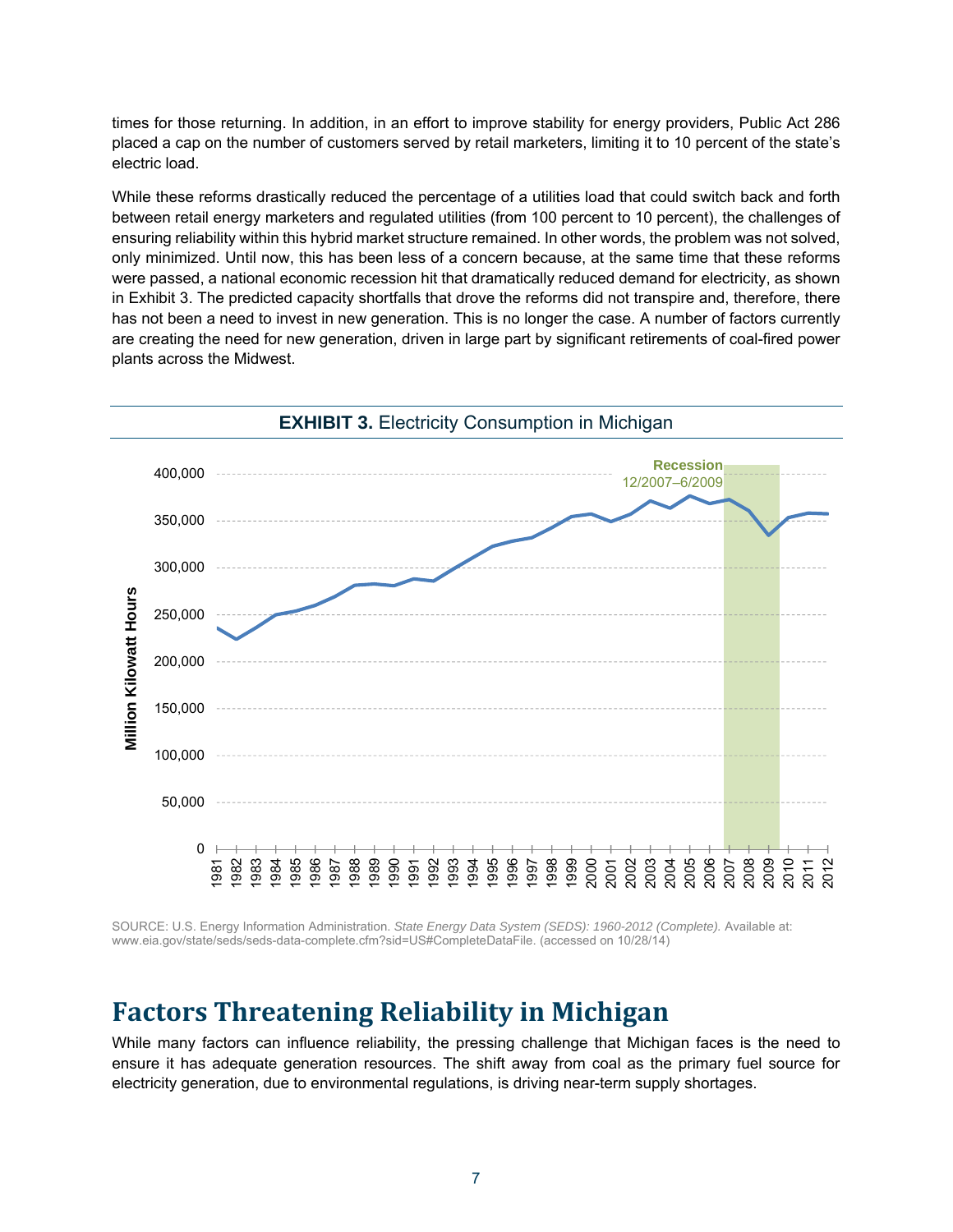#### *Environmental Regulations and Aging Infrastructure Impacting the Coal Industry*

A primary factor in the changing landscape for electric generation is environmental regulations, both existing and proposed. For example, in 2015, the new Mercury and Air Toxins Standards (MATS) of the Environmental Protection Agency (EPA) will require coal plants to have pollution mitigation technologies in place to limit emissions.14 In fact, the Energy Information Administration's *Annual Energy Outlook 2014* reports that 90 percent of coal retirements over the next six years will coincide with the first year of MATS enforcement (18). The MATS rule is having by far the largest impact on electric generators, but other regulations are also affecting the industry in the near term. New standards for the Cross-State Air Pollution Rule (CSAPR), Coal Combustion Residuals (CCR), and Cooling Water Intake Structures (CWIS) are expected to impact existing power generators.

The uncertainty caused by regulation increases with the potential for new carbon emission standards proposed under Section 111 of the Clean Air Act. The EPA's Clean Power Plan<sup>15</sup> standards would impact emissions from new and existing power plants. The proposed 111(d) rule would establish guidelines to reduce emissions, and states would subsequently need to design programs based on those guidelines to

achieve the necessary reductions. While the specifics of the EPA's carbon proposal are subject to change when a final rule is issued, it is clear that any carbon emission limitations will negatively impact MISO's coal generation fleet. A recent assessment published by MISO shows that the proposed EPA rule could lead to an additional 14 GW of generation retiring over the next decade (2). Overall, 298 coal units in MISO are being impacted by environmental regulations, resulting in a projected 7 percent reduction in generation by 2016 (19). The potential reliability impacts due to the shift away from coal are startling. As planning reserves dissipate, the possible challenges to reliability increase exponentially. Exhibit 4 shows resource adequacy shortfalls projected by MISO over time.

"Based on MISO's current awareness of projected retirements and the resource plans of its membership, Planning Reserve Margins will erode over the course of the next couple of years and will not meet the 14.2 percent requirement. The impacts of environmental regulations and economic factors contribute to a potential shortfall of 6,750 MW, or a 7.0 percent Anticipated Reserve Margin… by summer 2016. Accordingly, certain existing resources are projected to be reduced by 10,382 MW due to retirement and suspended operation."

> *—2013 Long-term Reliability Assessment, Page 54*

<sup>&</sup>lt;sup>14</sup> Many utilities have received extensions until April 2016 to comply with MATS.

<sup>15</sup> On June 2, 2014, the U.S. Environmental Protection Agency, under President Obama's Climate Action Plan, proposed a plan to cut carbon pollution from power plants.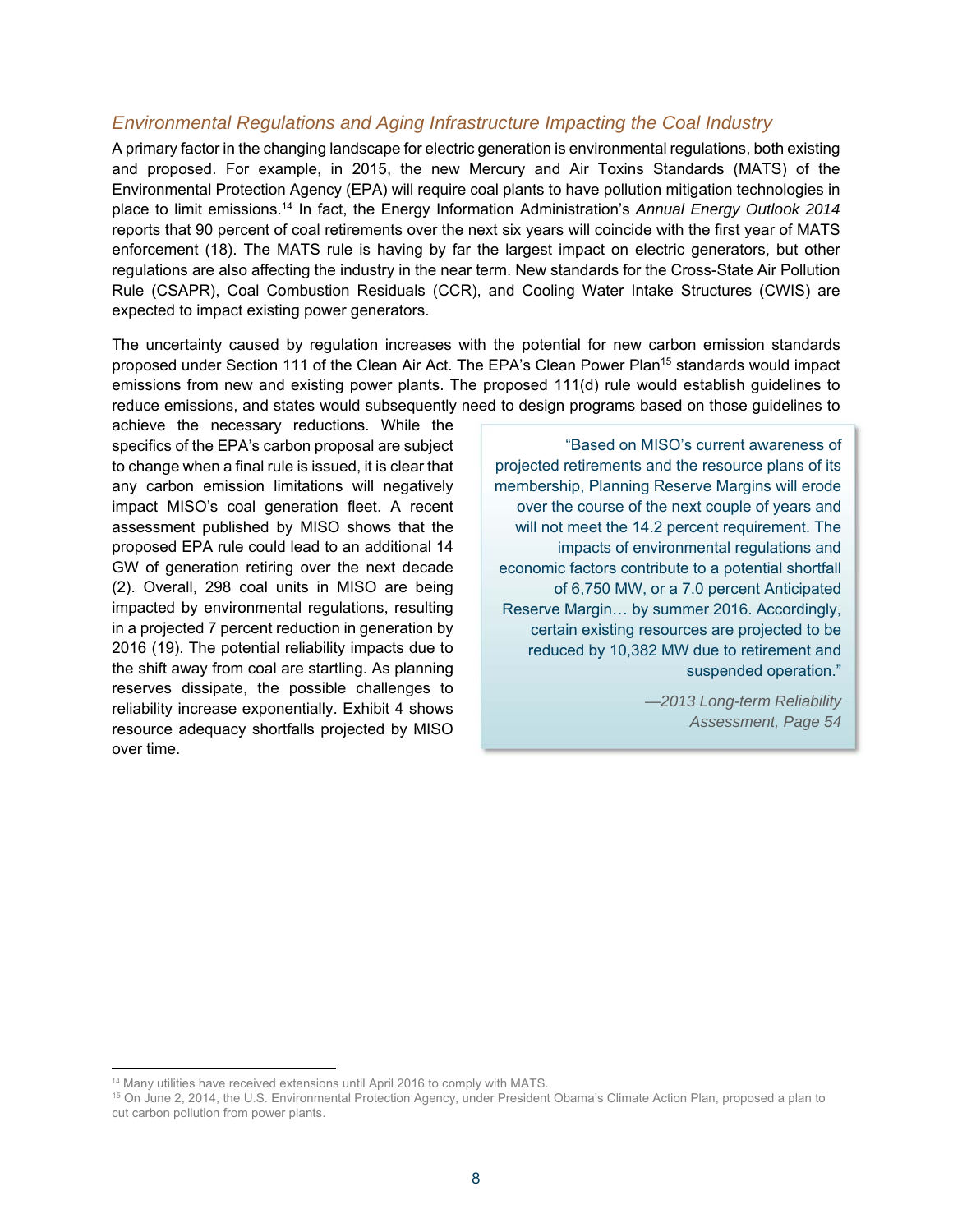

SOURCE: MISO, October 22, 2014, *Long Term Resource Adequacy Update.* Available www.misoenergy.org/Library/Repository/Meeting%20Material/Stakeholder/BOD/System%20Planning%20Committee/2014/2014102/ 20141022%20System%20Planning%20Committee%20of%20the%20BOD%20Item%2004%20Long%20Term%20Resource%20Ad equacy%20Assessment.pdf. (accessed 10/17/14)

EPA regulations are hitting states with high proportions of coal generation harder than other regions.<sup>16</sup> As shown in Exhibit 5, these regulations are going to have a significant impact on Michigan, where more than 50 percent of energy generation in 2013 came from coal power plants (20). Compounding the issue presented by EPA regulations is the age of Michigan's current coal generating fleet. Most of Michigan's coal plants came online in the 1960s and '70s, as illustrated in Exhibit 6. In fact, the average age of a coal generation facility in Michigan is 52 years old (21). In order to comply with new emissions targets, coal plants are faced with the decision to invest in costly retrofits or retire from operation. In many cases, aging small and midsized plants are unable to justify the investment needed to continue operation because the new equipment is expensive and results in lost generating capacity (22).

<sup>&</sup>lt;sup>16</sup> PJM (RTO for Ohio River Valley and Mid-Atlantic States) and MISO are projected to have the largest amounts of coal plant retirements: 21 GW of coal capacity to retire in the next five years or so, compared to about 20 GW of capacity whose retirement has already been announced. (See Brattle Group, November 2013, *Coal Plant Retirements: Feedback Effects on Wholesale Electricity Prices.* Available at: www.brattle.com/system/news/pdfs/000/000/584/original/Coal\_Plant\_Retirements\_- \_Feedback\_Effects\_on\_Wholesale\_Electricity\_Prices.pdf?1386628173, accessed 10/10/14)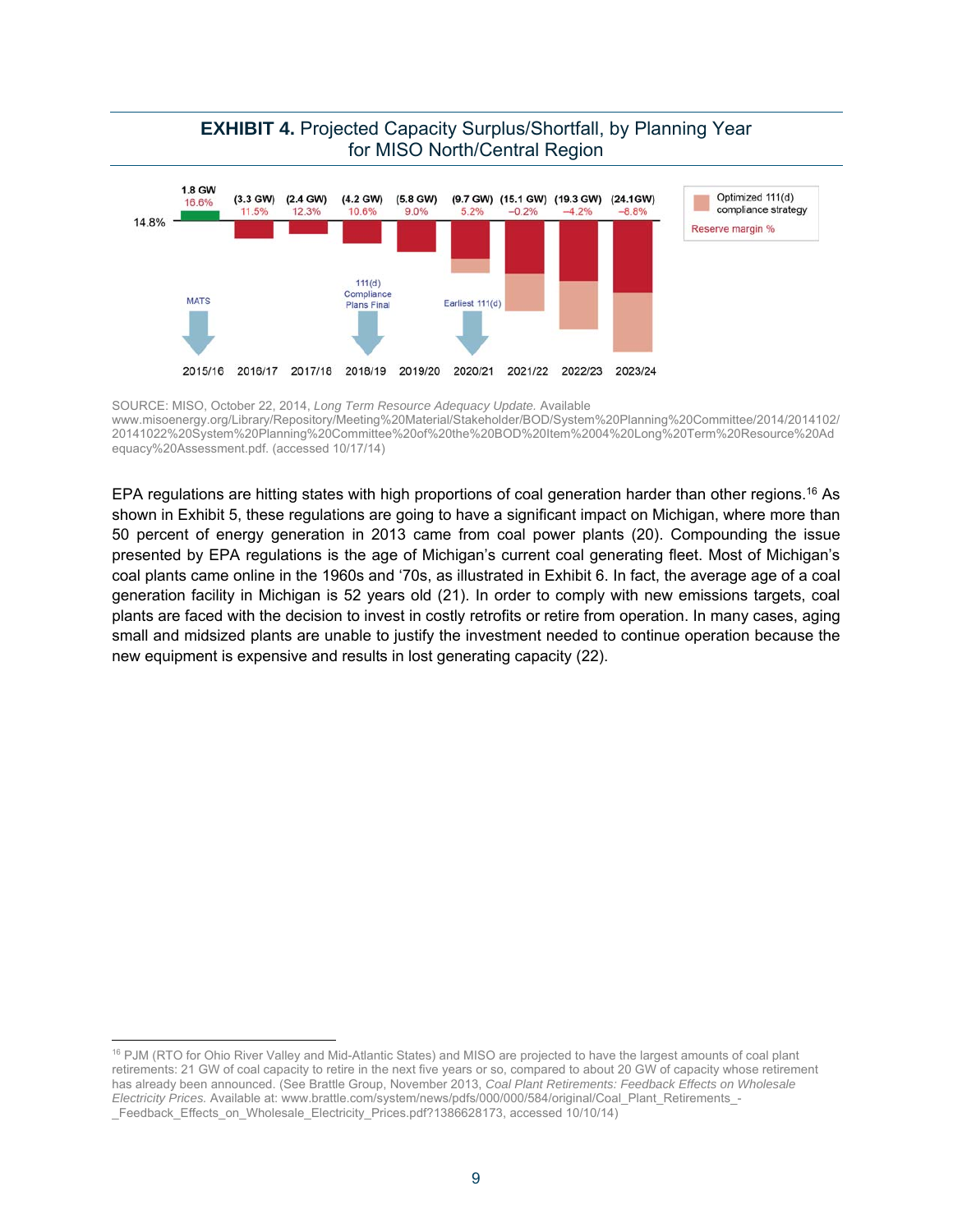

#### **EXHIBIT 5.** Michigan's Current Electric Generation Fuel Mix

SOURCE: U.S. Energy Information Administration, June 2014, *State Profile and Energy Estimates.* Available at www.eia.gov/ state/data.cfm?sid=MI. (accessed on 10/13/14)





SOURCE: Reported by MPSC Commissioner Sally Talberg, July 31, 2014, at the Michigan Energy Providers Conference during presentation entitled *Resource Adequacy: Not Just Keeping the Lights On.*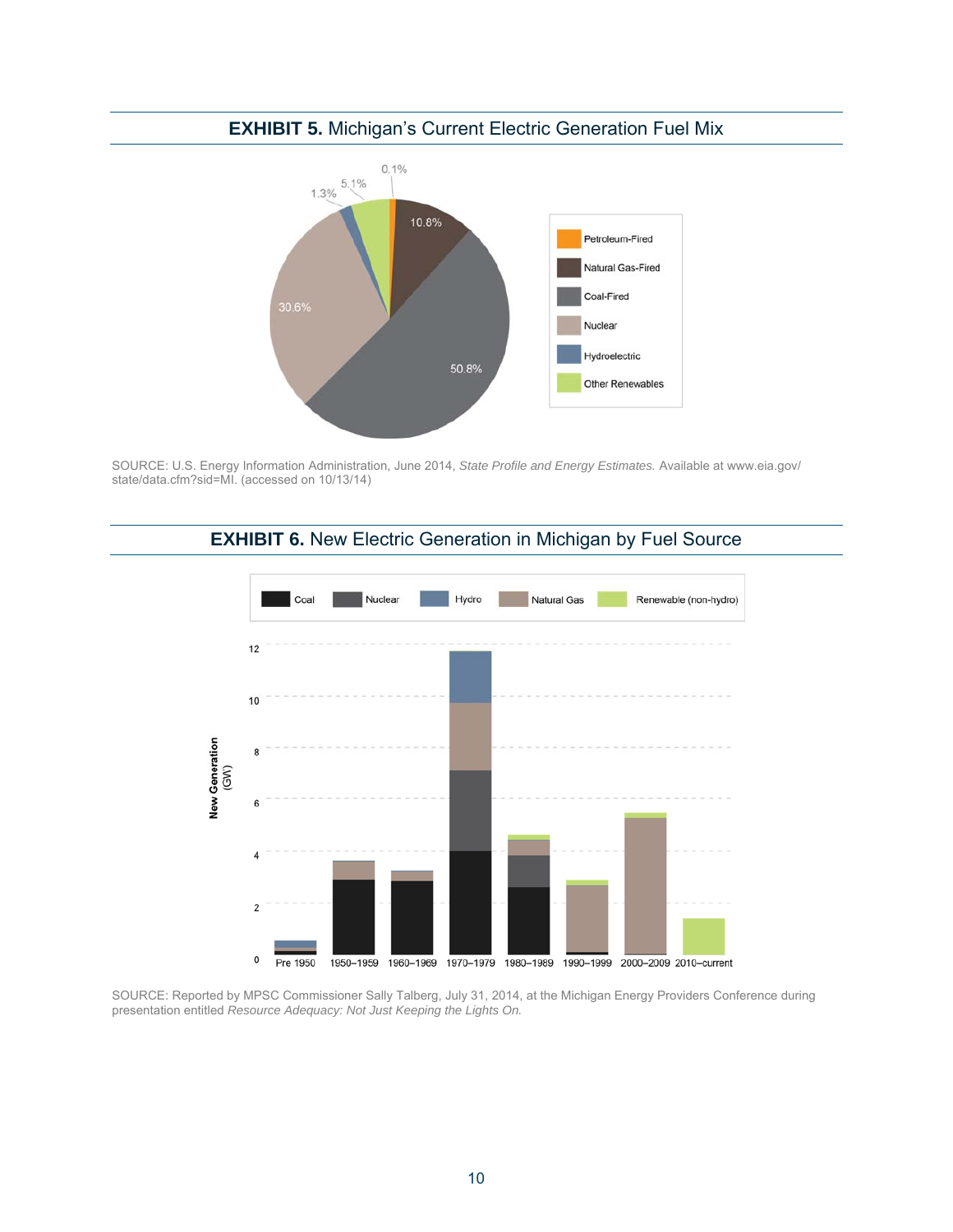#### *Impacts from Retirements in Michigan*

MISO consists of nine local resource zones. These zones were designed to encourage the right amount of planning resources located in each zone, to meet reliability goals. The zone's boundaries account for the limitations that exist due to transmission constraints. Import and export limitations are defined for each zone through MISO. These limits establish the amount of resources each zone can rely on outside of its boundaries for its planning purposes.

MISO conducts an annual study of the approximately 140 load serving entities<sup>17</sup> in its service territory to determine the ability of their system to meet its load demand requirements as well as the planned reserve margin (PRM).<sup>18</sup> These assessments are based on information provided by utilities and other plant owners about facilities being removed from service. When looking at resource adequacy for each zone, as shown in Exhibit 7, it is clear that the shortfall is driven in large part by Zone 7, the Lower Peninsula of Michigan. Beginning as soon as 2016, Michigan will be short nearly 3 GWs of generation necessary to maintaining adequate reserve margins (23). Both Consumers Energy and DTE Energy, which collectively provide more than 76 percent of the state's electricity have made recent announcements about plant retirements (24). In a February 2014 news release, Consumers Energy reported that its power plants being decommissioned had each operated more than 60 years and represent nearly 1 GW of generating capacity, which will only be partially offset by the purchase of a merchant generating plant<sup>19</sup> in Jackson, Michigan. DTE Energy expects to retire 0.2 GW of coal generation by April of 2016 and additional unannounced coal retirements anticipated between 2019 and 2025 (25). Other municipal power plants expect to retire an additional 0.16 GW by April 2016. In total the Lower Peninsula, will lose 1.3 GW of coal-fired generation (26). Sometimes merchant generators continue to operate but leave the MISO market. The 1.2 GW New Covert Generation Station, located in West Michigan, has entered into agreements for transmission upgrades to allow it to leave the MISO market and join the PJM market.

 <sup>17</sup>A load serving entity secures energy and transmission service to serve the electrical demand and energy requirements of its enduse customers.

<sup>&</sup>lt;sup>18</sup> This is called a Loss of Load Expectation (LOLE) study, which is a probabilistic analysis to set the Planning Reserve Margin Reserve Margin Secure of the Blanning Reserve Margin

 $19$  Merchant generators are facilities not operated by a utility, but that participate in the wholesale electric market.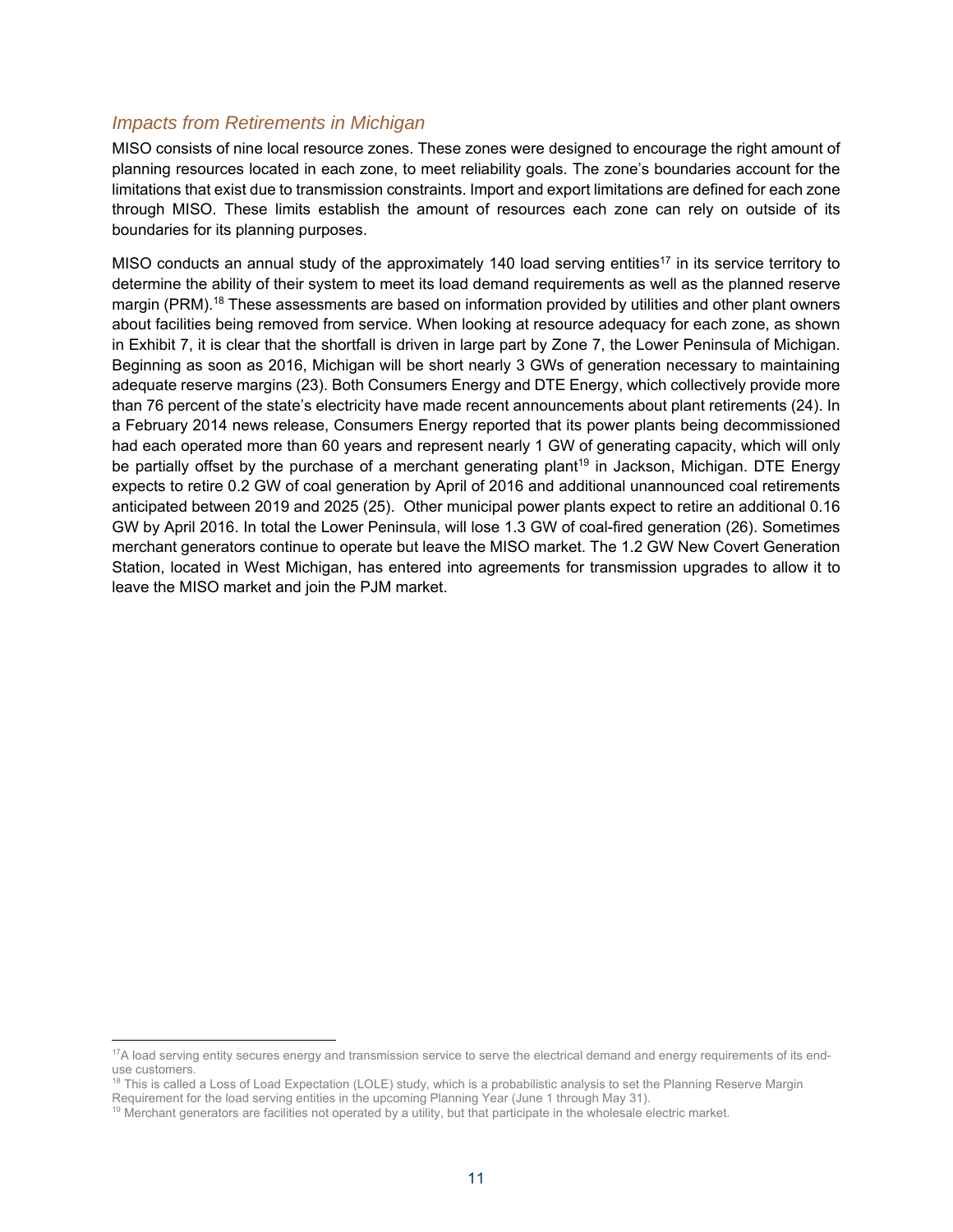

#### **EXHIBIT 7.** 2016 Resource Adequacy Forecast, Local Resource Zone Summary

SOURCE: MISO. October 22, 2014. *Long Term Resource Adequacy Update.* Available https://www.misoenergy.org/Library/Repository/Meeting%20Material/Stakeholder/BOD/System%20Planning%20Committee/2014/20 141022/20141022%20System%20Planning%20Committee%20of%20the%20BOD%20Item%2004%20Long%20Term%20Resource %20Adequacy%20Assessment.pdf. (accessed 10/17/14)

# **Regional Entities' Role in Resource Planning**

RTOs play a role in planning for adequate resources but they do not have the authority to enforce planning requirements through construction of new generation. In most cases, the RTO administratively sets the demand for capacity based on expected load—with a sufficient reserve margin to achieve reliability standards—and allows market-based mechanisms to provide adequate resources.

#### *Capacity Markets*

Without the authority to determine where and when generation is built, RTOs have to rely on market prices to ensure investment in adequate resources. This has yet to be a concern for MISO because it has operated with more than 20 percent reserve margins, due to a surplus of capacity (2). Responding to diminishing reserve margins, some RTOs have employed "capacity markets" to attract the generation resources needed to meet their reliability standards. These markets emerged to supplement the price that power producers earn through energy markets. The price of electricity is based on variable operating costs, meaning that energy markets only compensate an electricity generator if they are actually generating power. Due to the high cost and long life of generation investments, "energy only" payments made it difficult for power generating plants to recover their total costs through the market. This is often referred to as the "missing money" problem—that is, the money necessary for the investment required for long term capacity needs is missing from the regional wholesale markets (27).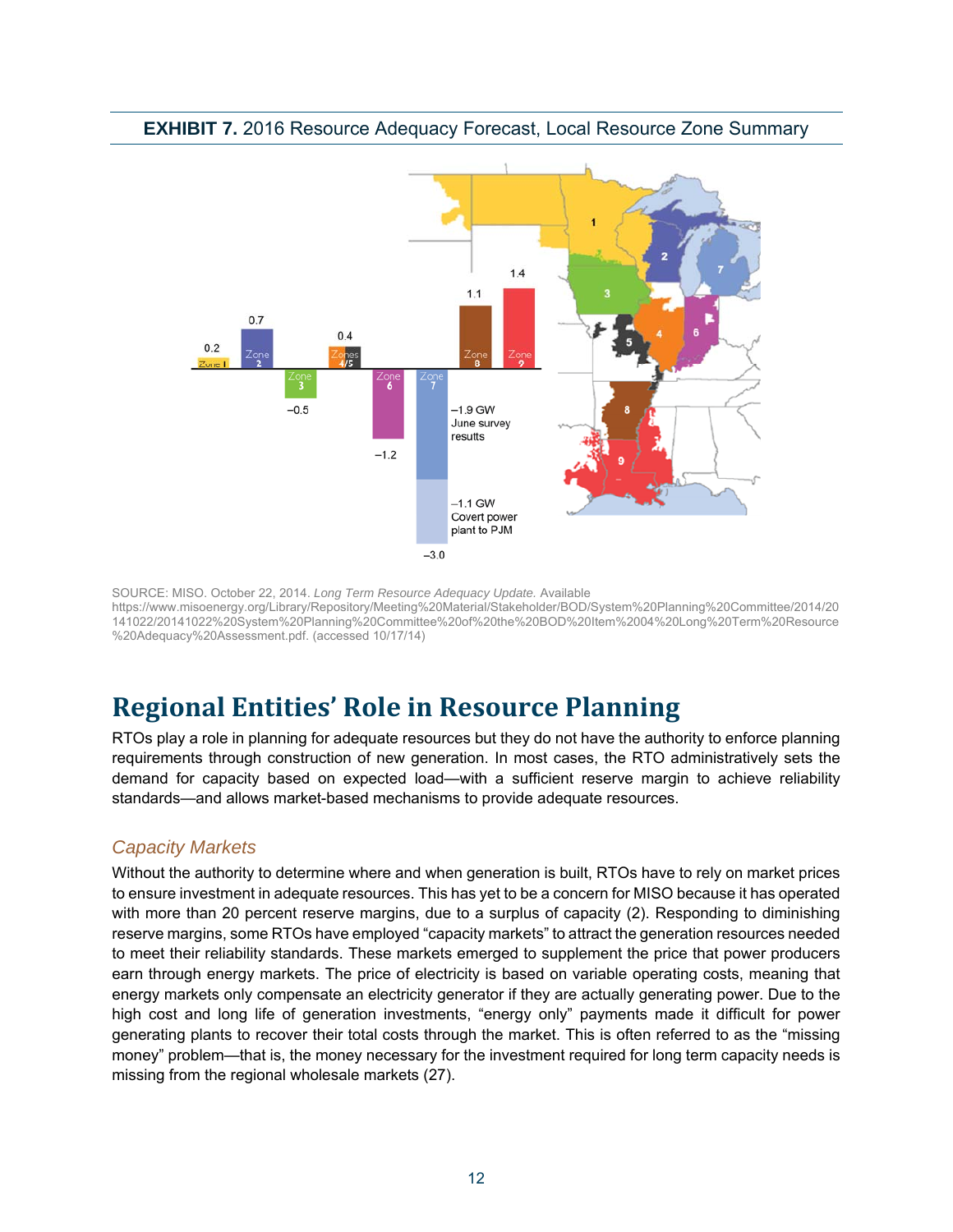Capacity market structures vary among RTOs. MISO operates a voluntary capacity market designed to ensure each energy provider has adequate resources to meet the upcoming year's anticipated need. This creates a price signal to encourage building new energy generation and retaining existing energy generation within the RTO.

#### *Capacity Markets Have Failed to Ensure Resource Adequacy*

Regional transmission organizations are attempting to utilize capacity markets because, unlike state public service commissions, they have no direct authority to actually require or approve the building of new generation resources. MISO's Independent Market Monitor's (IMM)<sup>20</sup> annual report detailing performance and determining future planning goals found not only that MISO is expected to be capacity deficient in 2016, but also that its capacity market simply does not provide proper incentive to ensure the availability of adequate resources or encourage investment in new resources—primarily generation.

MISO's first year of administering its capacity auction resulted in very low capacity prices, due in part to overabundant supply. But as excess generation disappears over the next few years, capacity prices are expected to continue rising (28). As Exhibit 8 shows, prices have already increased in anticipation of capacity shortfalls throughout MISO.

"This report shows that MISO's economic signals in 2013 would not support private investment in new resources, which is partly due to the modest capacity surplus that currently exists in MISO. However, we believe the economic signals would continue to be inadequate even under little or no surplus because of the shortcomings of MISO's current capacity market described in this report. This resource adequacy concern is likely to rise as environmental regulations, increasing wind output, and low natural gas prices accelerate the retirements of many coal-fired resources in the next two years."

*—2013 State of the Market Report* 

 $20$  The Independent Market Monitor is an impartial entity responsible for reviewing and reporting on RTO functions pursuant to FERC Order No. 179.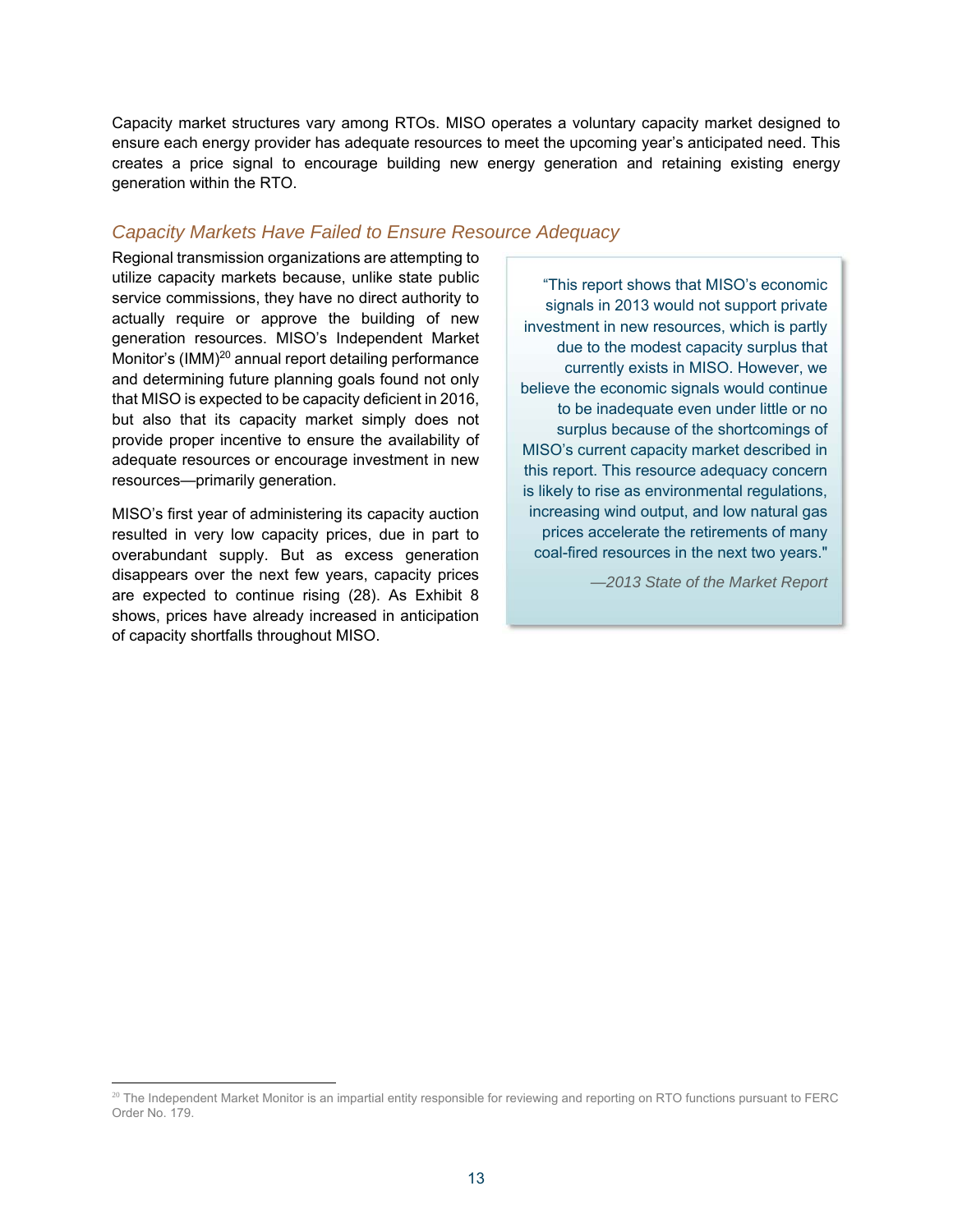

#### **EXHIBIT 8.** MISO Capacity Price—Auction Results

SOURCE: MISO 2013/2014 and 2014/2015 Auction Results. Available at www.misoenergy.org/Library/Repository/ Report/Resource%20Adequacy/AuctionResults/2013-2014%20MISO%20Planning%20Resource%20Auction%20Results.pdf and www.misoenergy.org/Library/Repository/Report/Resource%20Adequacy/AuctionResults/2014-2015%20PRA%20Summary.pdf. (accessed 10/14/14)

Despite the use of mechanisms like capacity markets to incent new generation, MISO specifically recognizes states' obligation to ensure adequate resources.<sup>21</sup> This was recently emphasized by comment from a MISO representative to the Michigan Energy Providers Conference, a group that included state regulators and others when he noted that although he worried about resource adequacy, it was the responsibility of states and energy providers to "fix it."<sup>22</sup> The implication for Michigan as it decides how best to meet its future capacity needs is quite clear: relying upon the regional transmission organization to ensure the availability of adequate capacity is—at best—questionable.

#### *Difficulties with Regional Coordination*

By relying upon MISO and the regional wholesale market system for ensuring Michigan's future capacity needs, another challenge emerges—the difficulty that MISO and PJM currently have with trading available capacity resources. The selection of PJM by AEP Ohio and others created a trading roadblock in the Midwest. This effectively limited Michigan's ability to interact with Ohio power generators, who had traditionally been electricity trading partners.

The FERC has ordered each RTO to develop mechanisms to address interregional coordination.

"The second issue with MISO's current capacity market is the prevailing barriers to capacity trading between PJM and MISO. Capacity prices in both markets will only be efficient if participants can freely import and export capacity to arbitrage capacity price differences between markets to the extent that the physical transmission capability allows."

*—2013 State of the Market Report, Page 38* 

<sup>&</sup>lt;sup>21</sup> The MISO Module- E Tariff on Resource Adequacy states, "Nothing in this (tariff) affects existing state jurisdiction over the construction of additional capacity or the authority of states to set and enforce compliance with standards for adequacy." (Available

at www.misoenergy.org/\_layouts/MISO/ECM/Download.aspx?ID=152746, accessed on 10/14/14)<br><sup>22</sup> Reported by MPSC Commissioner Sally Talberg on July 31, 2014, at the Michigan Energy Providers Conference during presentation entitled *Resource Adequacy: Not Just Keeping the Lights On.*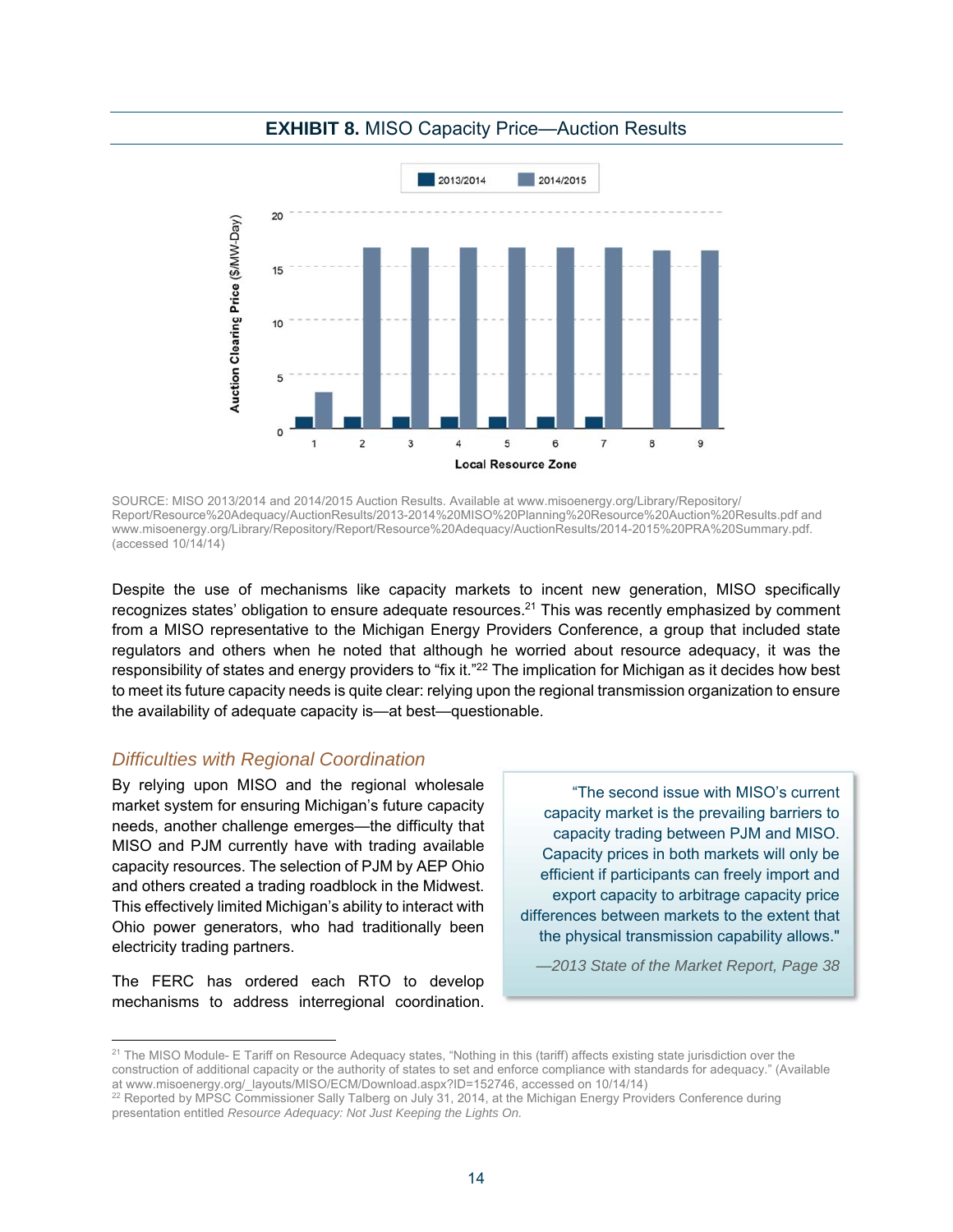While both MISO and PJM are currently working to address this problem, it has yet to be resolved. Even assuming excess resources in PJM—a generous assumption, given that the same factors accelerating the retirement of coal plants are impacting that area of the country as well as the Midwest and the MISO region (see Exhibit 9)—such an excess doesn't help Michigan meet its needs if those resources cannot be effectively and efficiently brought to the state.



SOURCE: Brattle Group, November 2013, *Coal Plant Retirements: Feedback Effects on Wholesale Electricity Prices.* Available at www.brattle.com/system/news/pdfs/000/000/584/original/Coal\_Plant\_Retirements\_-\_Feedback\_Effects\_on\_Wholesale\_ Electricity\_Prices.pdf?1386628173. (accessed 10/10/14)

#### *Attempts to Regain State Control*

Retail market deregulation at the state level effectively forces a state to rely on the federally regulated regional transmission organizations for most of its capacity needs. As noted earlier in this report, MISO's current capacity market structure has failed to produce the necessary investment in new, long-term generation capacity. Some states that have fully deregulated their retail markets are also experiencing inadequate capacity market structures and pricing systems in their regional transmission organizations. As a result, some are reacting by attempting to reassert some state control over capacity decisions. For example, both New Jersey and Maryland—fully deregulated states that are operating in the PJM regional market—expressed dissatisfaction with the results of their dependence upon the RTO capacity market system, primarily because it has not created the generation they want and believe they need. Shortly after, new legislation and regulations were passed in both states in an attempt to incent and support this new instate generation. As reported in the May 18, 2012, issue of the *Chicago Tribune*: "The states want the new generation to create construction jobs, spur economic growth, lower prices, allow for the retirement of older, dirtier plants and ensure a reliable supply of in-state generation" (29).

The initiatives in New Jersey and Maryland have caused great tension—and litigation—between the state and the federal governments. In both cases, FERC or PJM have successfully contested these state attempts to reassert control over capacity decisions (30).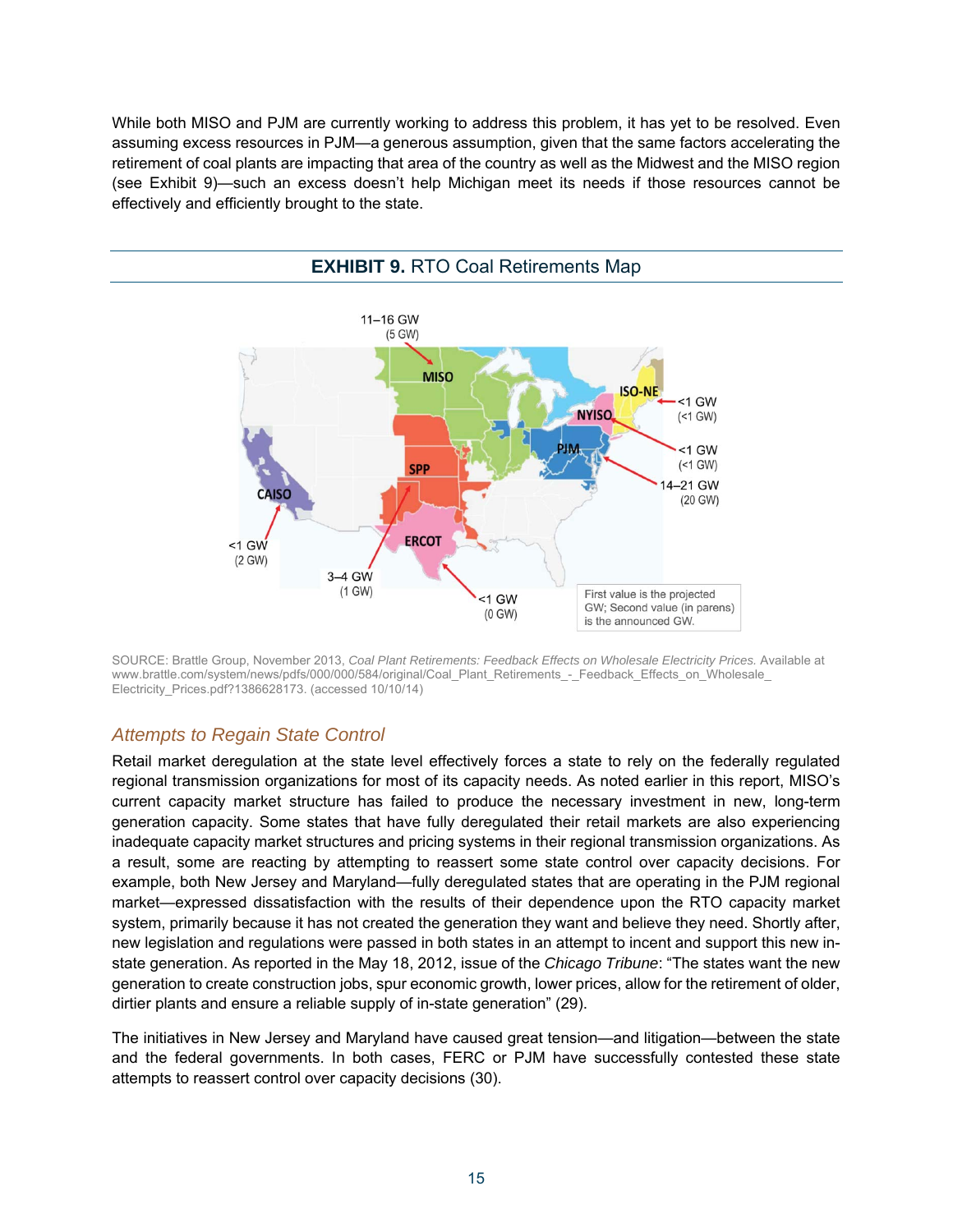# **Addressing Capacity Needs in Michigan**

One of the issues that Michigan needs to address as it decides how best to address its capacity shortfall is how much control it wants to maintain over its own energy policy regarding the amount, mix, and cost of future generation, and how much it wants to relinquish to the federal government. The federal government already has the authority over some matters that clearly impact state energy policy, such as air emissions. This is not the case, however, when it comes to resource adequacy. Michigan has the responsibility to ensure that an adequate supply of electricity is available, the market and regulatory structure it adopts will significantly impact the extent of its control. While improvements have been made to the regulatory environment to support adding new generation, issues surrounding time and investment keep this from happening.

#### *Complications Presented by Michigan's Market Structure*

Michigan's unique hybrid retail market structure for electricity allows 10 percent of the electric load in the state to be served by retail energy marketers under retail open access. This market structure creates challenges for ensuring reliability and resource adequacy, since customers of these retail energy marketers—primarily large industrial and commercial customers<sup>23</sup>—can switch back and forth between the retail market and the regulated utility that services their area. Without customer base certainty, utilities are not going to make long-term investments in new generation.

In addition, Michigan's market structure also results in higher operating costs for regulated utilities. Under Michigan's energy choice law, retail energy marketers are not regulated and do not have an obligation to serve customers, but incumbent utilities do. If a customer chooses to leave a retail energy marketer, the MPSC requires that regulated utilities accept the customer back under "return-to-service rules." This ability to switch between a regulated utility and a retail energy marketer, combined with the state requirement that its utilities serve as "default service providers," means that regulated utilities must be prepared to serve a customer base with an unknown number of actual customers on a year-to-year basis. If a customer chooses to return to a utility, there must be adequate capacity to provide service. Retail energy marketers provide 2.4 GWs of electricity under the 10 percent cap; this load could potentially return to utility service providers with limited notice (32, p. 19). Utilities either have to maintain this excess capacity, or purchase electric power at market prices to cover the needs of customers that may or may not return. This spreads the costs of excess generating capacity across their remaining customers. Either way, regulated utilities are required to operate at a higher cost that is not passed on to the returning customer, thus disrupting the ability of the market to send signals through prices. Before Michigan placed a cap on retail open access in 2008, nearly 4 GWs shifted between utility service and retail energy marketers as wholesale prices fluctuated.<sup>24</sup> The inability to determine which customers might return, when they may do so, and what their electricity needs will be creates uncertainty. This uncertainty seriously compromises the ability of utilities to accurately plan for the future energy needs of the state.

<sup>&</sup>lt;sup>23</sup> Commercial and industrial customers accounted for all of the participation in the electric choice programs during 2013.<br><sup>24</sup> Four GWs is the equivalent to approximately six large power plants. (See Readying Michigan t www.michigan.gov/documents/energy/electricc\_report\_440539\_7.pdf, accessed 10/10/14)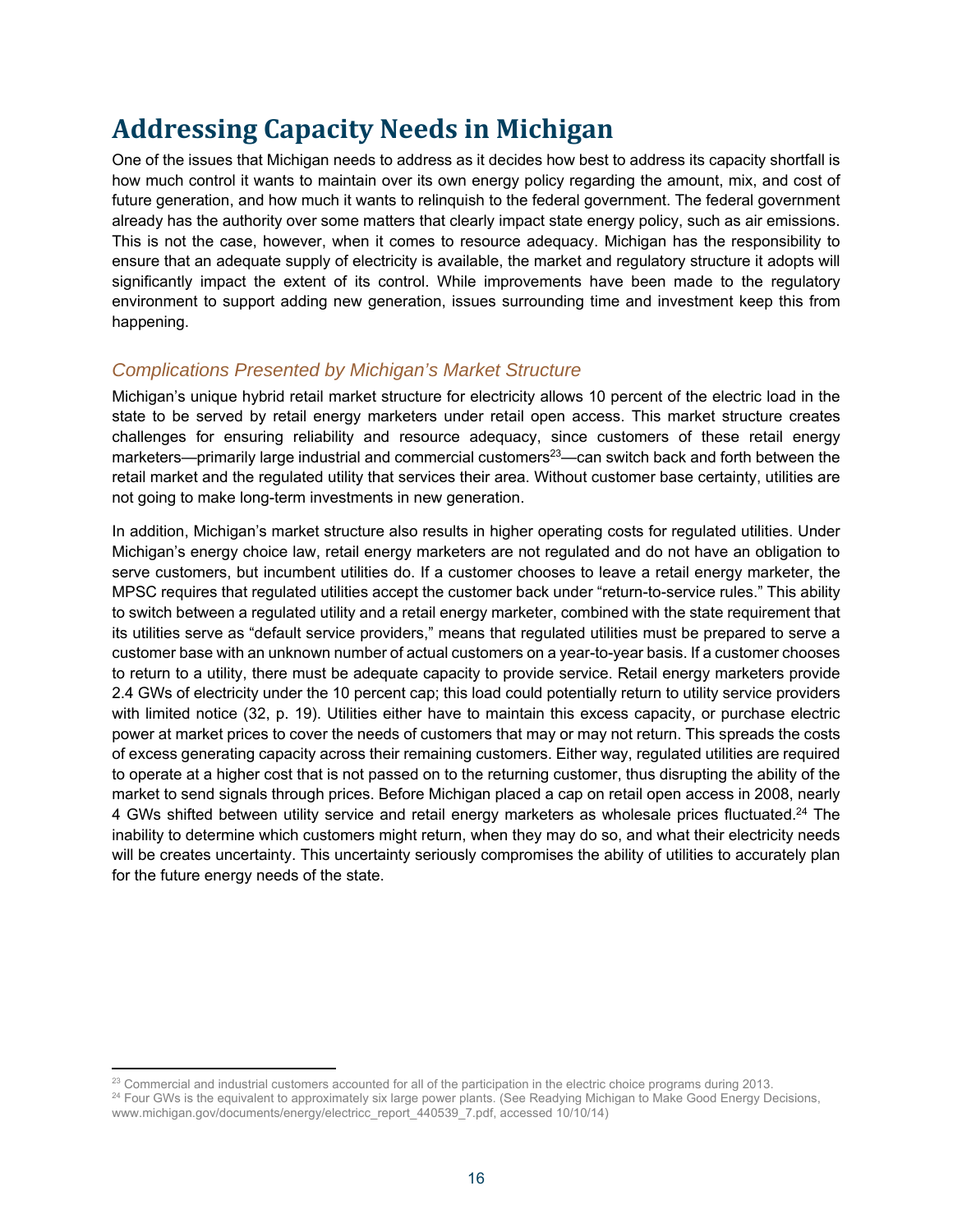# **Issue in Focus:** Michigan's Upper Peninsula

Across the state, the problems created by Michigan's current market structure are clear—the uncertainty in planning for future reliability needs, the involvement of federal agencies, the tension between federal and state regulators, and the shifting of fixed costs to remaining residential and small business customers. Nowhere is it being demonstrated more clearly, however, than in Michigan's Upper Peninsula.

In 2008, the Michigan Legislature reduced the level of retail open access participation from 100 percent to 10 percent of an electric utility's average retail sales. One industry was specifically exempt from the 10 percent cap, though: iron ore mining and processing facilities. These facilities were allowed to receive service from an alternate supplier regardless of whether their load exceeded that 10 percent cap. In June 2013, Cliffs Natural Resources, which operates two mines in the Upper Peninsula, notified Wisconsinbased We Energies that it would be leaving their service for an alternative electric supplier (33). Following that loss of more than 80 percent of their customer base, We Energies announced their plans to retire the 431 MW Presque Isle Power Plant (PIPP) in Marquette, Michigan.

Closing the Presque Isle Power Plant, however, would threaten reliability across the Upper Peninsula. Both the state and federal government are attempting to control the situation, by insisting that PIPP remain in service despite the economic implications. We Energies entered into an agreement to keep the plant open with the Midcontinent Independent System Operator (MISO)—the federally regulated entity in charge of ensuring reliability for the

"[The Presque Isle crisis] is an example of what happens when the federal government makes [energy] decisions for you."

> *—*Valerie Brader, *Senior Policy Advisor to Governor Rick Snyder*

regional electric grid. This agreement would require Upper Peninsula customers to pay \$97 million per year to maintain PIPP (34). The Michigan Public Service Commission (MPSC) is contesting this decision and attempting to reassert control over the situation in the Upper Peninsula. The MPSC claims MISO's intervention was unjustified because PIPP cannot retire without the MPSC's permission (35). The MPSC continues to work with various parties to seek other solutions to the Upper Peninsula's long-term energy needs (36).

"If the MPSC were to spread the costs of the loss in load in [We Energies] territory (85% load loss)… to Michigan full-service customers, the increase in rates could be greater than 70%."

*—Readying Michigan to Make Good Energy Decisions: Electric Choice* pg. 13.

The planned retirement of PIPP exposes another major challenge created by Michigan's "hybrid" energy market: utilities in Michigan are required to have the capacity to serve all customers in their service territory, even those who choose a different supplier. Despite no longer selling power directly to the mines, We Energies must maintain PIPP in order to serve them if they decide at any time to return to regulated service. The obligation to serve forces utilities to operate with higher costs that are not paid by customers served by alternative energy suppliers. Instead, the added costs are passed on to the utility's existing customers.

Because of Michigan's hybrid market structure, residents and businesses in the state's Upper Peninsula are absorbing the costs to maintain an outdated plant. These significant price hikes, along with the problems of state and federal tension and planning for future reliability needs, are evidence enough that the state needs to take concrete steps to address its energy challenges as soon as possible.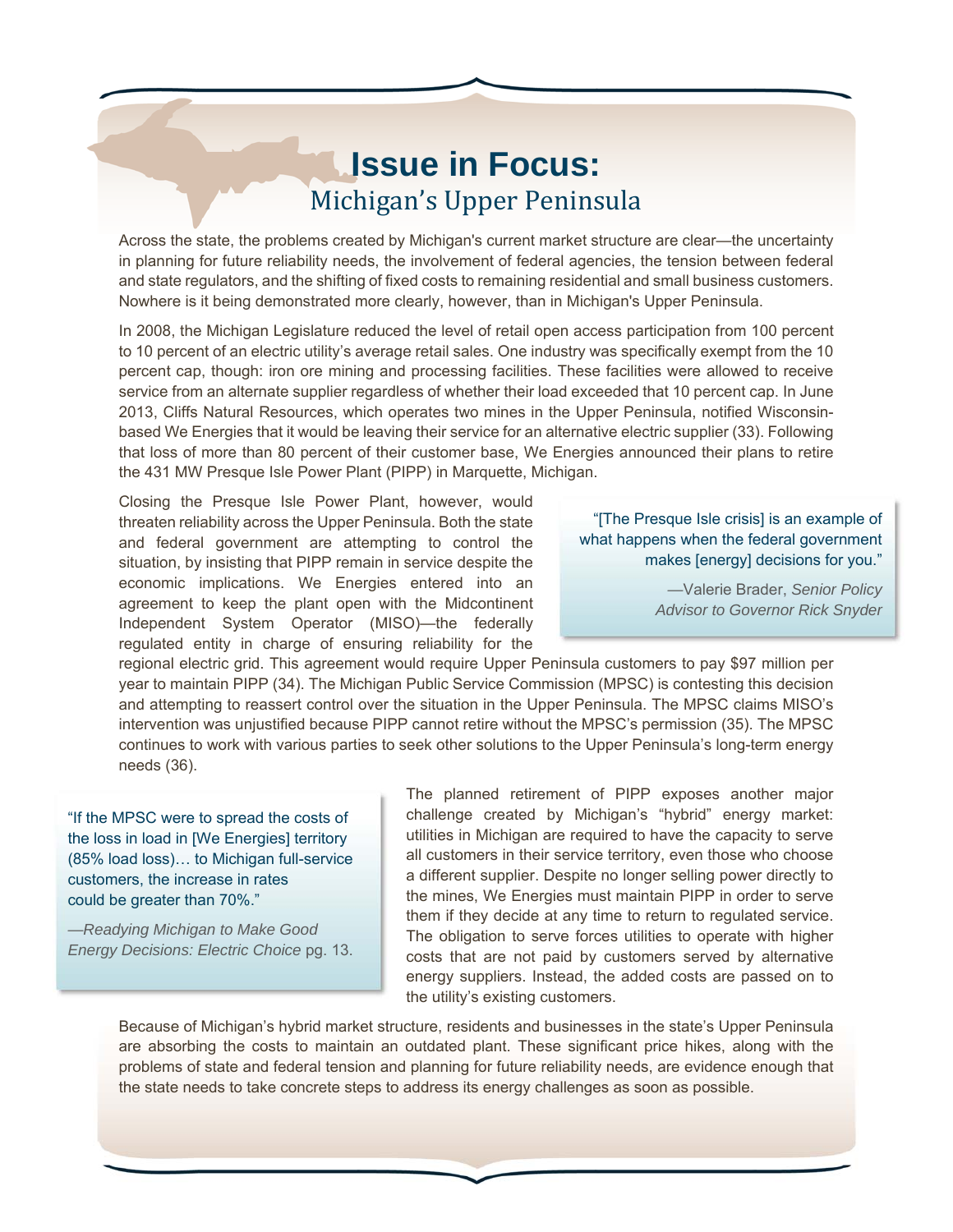#### *Update as of January 13, 2015*

Residents of the U.P. will avoid significant and prolonged increases in their utility bills following a plan announced by Governor Snyder, on Tuesday, January 13, 2015. The designation of the Presque Isle Power Plant as an SSR set off a flurry of activity as state officials, energy providers, and residents tried to find a solution that would allow them to avoid the \$97 million cost FERC imposed on them.

The proposed agreement between We Energies, Upper Peninsula Power Company (UPPCO), Cliffs Natural Resources, Invenergy, and the State of Michigan has four primary components.

- We Energies and the Wisconsin Public Service Corporation will sell their utility service territory and electric generation in Michigan, including PIPP, to UPPCO. UPPCO will serve their new customers using the rates already approved by the Michigan Public Service Commission and continue operating the PIPP.
- UPPCO will be required to terminate the plant's SSR agreement by July 2015, and Cliffs has agreed to return to purchasing power directly from the plant until it is retired.
- Cliffs will partner with the Invenergy to build and operate a combined heat and power facility to supply their energy needs. Excess energy produced at the new facility can be sold to local utilities.
- Governor Snyder, Attorney General Bill Schuette, and Cliffs Natural Resources have agreed to rescind their opposition to the planned merger of We Energies and Integrys Energy Group.

In his statement, Governor Snyder said, "The solution these agreements advance ensures reliability, rids the U.P. of years of unaffordable charges, improves the environment, and most of all gives the U.P. the power and ability to adapt to the future (37)."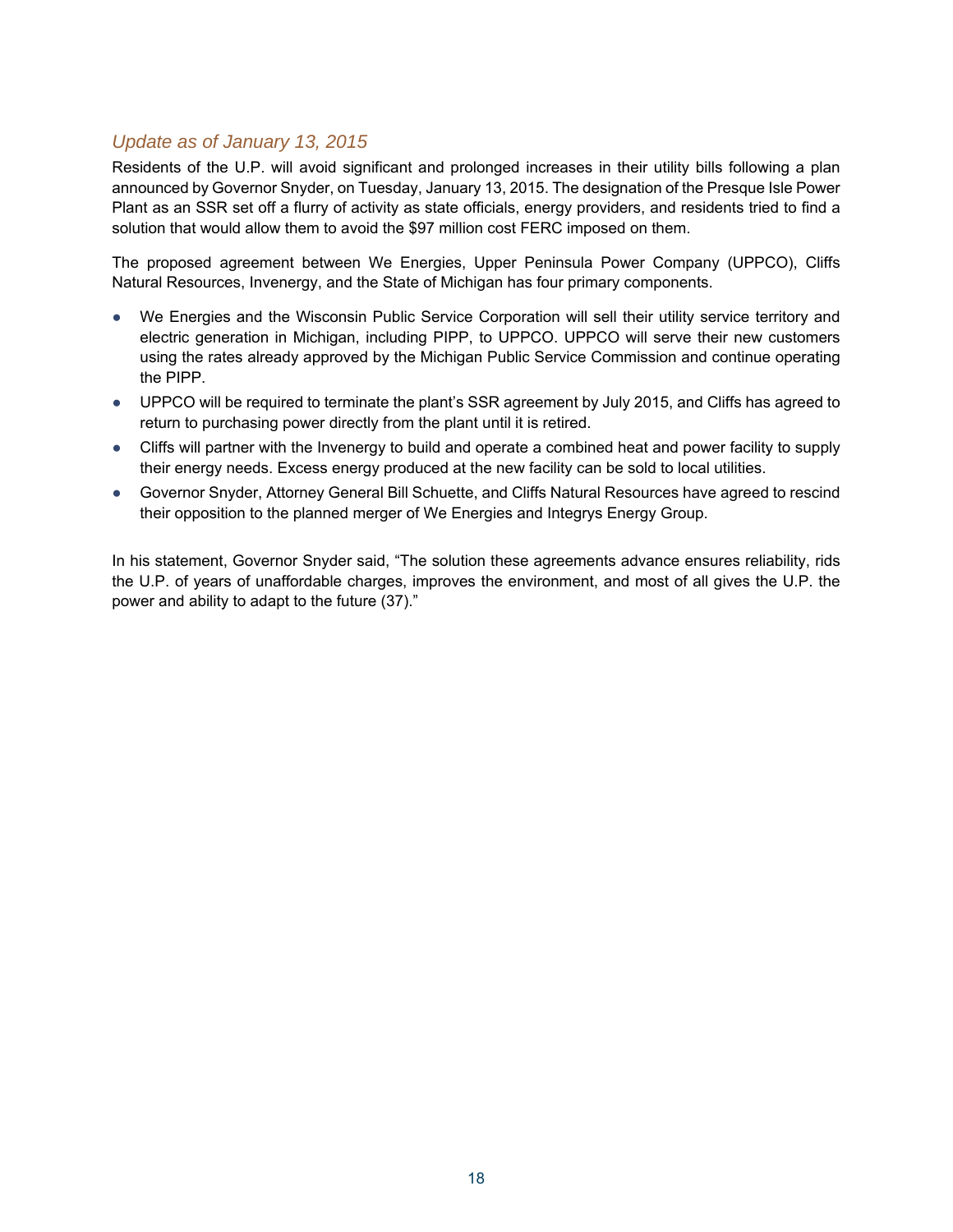#### *Determining the Right Resource Mix*

Different resources to meet Michigan's future capacity needs include new generating plants, long-term contracts with independent power producers, short-term market purchases, renewable energy resources (such as wind), energy efficiency programs, transmission improvements, and demand-side options, as well as emerging technologies such as distributed generation. Several factors will impact the role of each of these resources, including federal environmental regulations (both existing and proposed); state resource portfolio standards; projections for demand; fuel prices; prices for various construction materials and different kinds of generating equipment, such as wind turbines, gas turbines, and their components; and resulting electric rates for customers, both residential and business.

Natural gas is currently the fuel of choice, primarily because it is a relatively clean, inexpensive, and abundant fuel source. Although natural gas prices are historically volatile, Michigan does have abundant storage capacity to potentially soften price increases, at least in the short term. Wind energy will certainly continue to play a role in the overall generation portfolio, but its intermittent nature limits its responsiveness. As a result, only 13 percent of the installed capacity of a wind turbine can be counted toward meeting the electric load plus PRM requirement.

### **Conclusion**

Ensuring adequate electricity supply has emerged recently as one of the most critical issues facing Michigan. The abundant supplies of the past few years—magnified by declining demand due to the economic slowdown of the Great Recession—are rapidly coming to a close as aging coal plants retire in the face of federal environmental regulations. Although changes to the regulatory structure at both the national and state level will impact this issue, the fact remains: the state maintains the responsibility to ensure resource adequacy and address the looming capacity challenges Michigan faces. A number of decisions must be made about the right mix of the available resources and how much to depend on energy efficiency, renewable energy, more generating facilities, and other ways to address the capacity shortfall. The complications presented by Michigan's current market structure must also be addressed, and the state needs to recognize the lack of success that the federally regulated regional transmission organizations have thus far had in supporting new capacity investments. Finally, the state needs to decide how much to relinquish to the federal government by depending on the regional transmission organization and how much control to maintain over its energy future.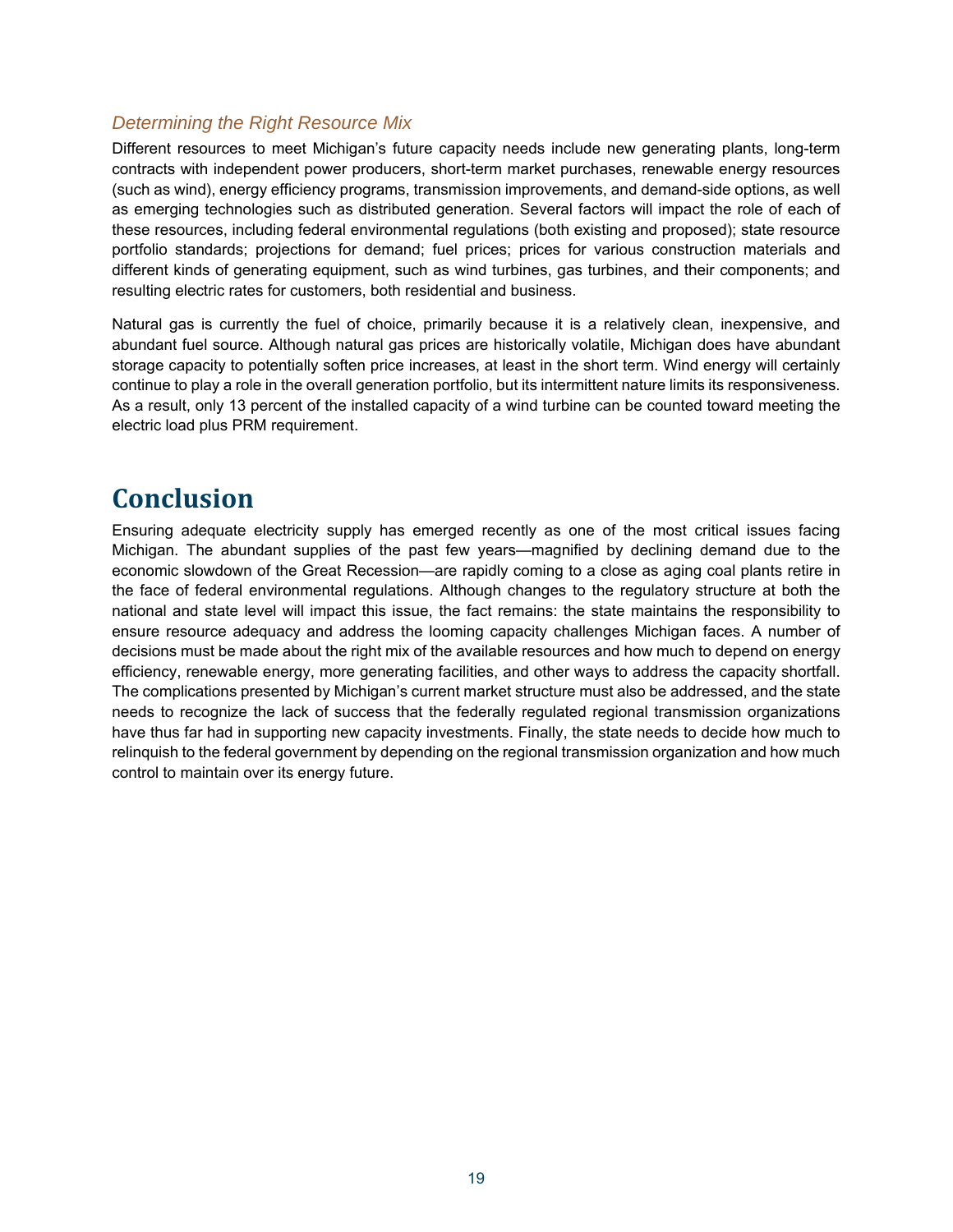# References

- **1.** John P. Perkins, III. 2014. Electric Capacity Markets and Resource Adequacy: Recommendations to Properly Balance Competition and Reliability in RTO and ISO Regions, *Journal of Energy and Environmental Law*. Winter 2014: 26–41. Available at: https://gwujeel.files.wordpress.com/2014/05/perkins\_article\_jeel\_0114.pdf (accessed 10/10/14)
- **2.** MISO. October 22, 2014. *Long Term Resource Adequacy Update*. Available at: https://www.misoenergy.org/Library/Repository/Meeting%20Material/Stakeholder/BOD/System%20Planning%20 Committee/2014/20141022/20141022%20System%20Planning%20Committee%20of%20the%20BOD%20Item %2004%20Long%20Term%20Resource%20Adequacy%20Assessment.pdf (accessed 10/17/14)
- **3.** Michigan Public Service Commission. November 2003. *Report on August 14th Blackout,* 3. Available at: www.michigan.gov/documents/mpsc\_blackout\_77423\_7.pdf (accessed 10/10/14)
- **4.** Patrick L. Anderson and Ilhan K. Geckil. August 19, 2003. *Northeast Blackout Likely to Reduce US Earnings by \$6.4 Billion*. Lansing, Mich.: Anderson Economic Group. Available at: www.andersoneconomicgroup.com/Portals/0/upload/Doc544.pdf (accessed 10/10/14)
- **5.** Electricity Consumers Resource Council (ELCON). February 9, 2004. *The Economic Impact of the August 2003 Blackout*. Available at: www.elcon.org/Documents/EconomicImpactsOfAugust2003Blackout.pdf (accessed 10/10/14)
- **6.** Frank Wolak. March 31, 2013*. Regulating Competition in Wholesale Electricity Supply*, 17. Available at: http://web.stanford.edu/group/fwolak/cgi-bin/sites/default/files/files/regulating wholesale electricity wolak mar08-final.pdf (accessed 10/10/14)
- **7.** Jeffery S. Dennis. 2010. Twenty-Five Years of Electricity Law, Policy, and Regulation: A Look Back. *Natural Resources & Environment.* 25 No. 1: 33–38. Available at: www.jstor.org/stable/40925185 (accessed 10/10/14)
- **8.** U.S. Energy Information Administration. November 22, 2011*. Nuclear Reactor Operational Status Tables.* Available at: www.eia.gov/todayinenergy/detail.cfm?id=15491 (accessed 10/10/14)
- **9.** Paul L. Joskow. February 2000. *Deregulation and Regulatory Reform in the U.S. Electric Power Sector*. Available at: http://dspace.mit.edu/bitstream/handle/1721.1/44967/2000-003.pdf?sequence=1 (accessed 10/10/14)
- **10.** Federal Energy Regulatory Commission. N.d. *FERC Orders 888/889, Promoting Wholesale Competition Through Open Access Non-discriminatory Transmission Services by Public Utilities; Recovery of Stranded Costs by Public Utilities and Transmitting Utilities.* Available at: www.ferc.gov/legal/maj-ord-reg/land-docs/order888.asp (accessed 10/10/14, updated June 28, 2010)
- **11.** Federal Energy Regulatory Commission. February 25, 2000. *FERC Order 2000, 18 CFR Part 35*. Available at: www.ferc.gov/legal/maj-ord-reg/land-docs/2000A.pdf (accessed 10/10/14)
- **12.** U.S. Energy Information Administration. September 2010. *Status of Electric Restructuring by State*. Available at http://www.eia.gov/electricity/policies/restructuring/index.html (accessed 10/10/14)
- **13.** Jonathon Lesser and Philip O'Connor. 2014. The Electricity Choice Debate: Conjectures and Refutations. *The Electricity Journal* 27. No. 7: 10–11
- **14.** Suzanne Lowe. July/August 2000. *Electric Industry Restructuring in Michigan*. Available at: www.senate.michigan.gov/sfa/publications%5Cnotes%5C2000notes%5Cnotesjulaug00lowe.pdf (accessed 10/10/14)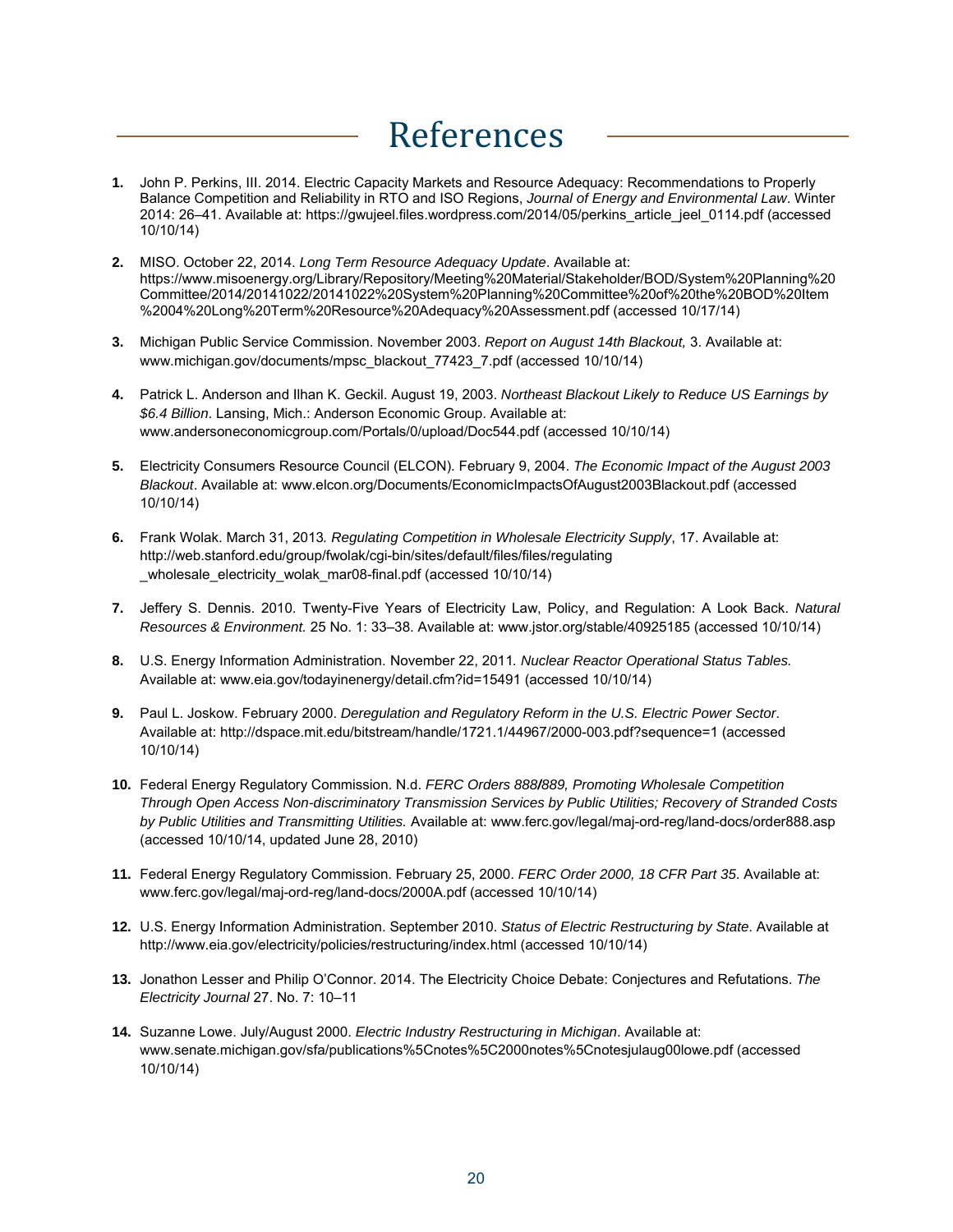- **15.** Michigan Public Service Commission. October 14, 2004. Order NoU-14231. 2. Available at: www.dleg.state.mi.us/mpsc/orders/electric/2004/u-14231\_10-14-2004.pdf (accessed 10/22/14)
- **16.** Michigan Public Service Commission. January 2006*. Michigan Capacity Need Forum: Staff Report to the Michigan Public Service Commission*, 10. Emphasis added. Available at: www.dleg.state.mi.us/mpsc/electric/capacity/cnf/cnf\_report\_1-3-06.pdf (accessed 10/13/14)
- **17.** Michigan Public Service Commission. January 2007. *Michigan's 21st Century Electric Energy Plan*. Available at: www.michigan.gov/documents/mpsc/21stcenturyenergyplan\_185274\_7.pdf (accessed 10/13/14)
- **18.** U.S. Energy Information Administration. February 14, 2014. AEO2014 projects more coal-fired power plant retirements by 2016 than have been scheduled. *Today in Energy.* Available at: www.eia.gov/todayinenergy/detail.cfm?id=15031 (accessed 10/10/14)
- **19.** NERC. December 2013. *2013 Long-Term Reliability Assessment*, 54. Available at: www.nerc.com/pa/RAPA/ra/Reliability%20Assessments%20DL/2013\_LTRA\_FINAL.pdf (accessed 10/10/14)
- **20.** U.S. Energy Information Administration. March 27, 2014. *Michigan State Profile and Energy Estimates*. Available at: www.eia.gov/state/?sid=MI#tabs-4 (accessed 10/10/14)
- **21.** National Association of Regulatory Commissioners. June 2013. *Current State and Future Direction of Coal-fired Power in the Eastern Interconnection*. Available at: http://naruc.org/Grants/Documents/Final-ICF-Project-Report071213.pdf (accessed 10/20/14)
- **22.** Brattle Group. November 2013. *U.S. Coal Plant Retirements: Outlook and Implications*. Available at: www.brattle.com/system/publications/pdfs/000/004/405/original/US\_Coal\_Plant\_Retirements\_Celebi\_CLE\_Webc ast\_Jan\_24\_2013.pdf?1378772104 (accessed 10/10/14)
- **23.** Customized Energy Solutions. N.d. *Capacity Markets in Action: Challenges from the Purchaser's Point of View*. Available at: www.hks.harvard.edu/hepg/Panel%203/Erik\_Paulson.pdf (accessed 10/14/14)
- **24.** U.S. Energy Information Administration. March 20, 2014. Planned coal-fired plant retirements continue to increase, *Today in Energy*. Available at: www.eia.gov/todayinenergy/detail.cfm?id=15491 (accessed 10/10/14)
- **25.** Ashley Sword. July 29, 2014. DTE Energy to close two units at Trenton Channel Power Plant in 2016. *The News Herald*. Available at: www.thenewsherald.com/articles/2014/07/29/news/doc53d18f8d00ed0609926093.txt (accessed 10/20/14)
- **26.** John D. Quackenbush. September 18, 2014. *Resource Adequacy–Michigan Update, Update on MISO 2016 Resource Adequacy Forecast (AD14-17-000).* Available at: www.ferc.gov/CalendarFiles/20140918110305-A-3 total.pdf (accessed 10/13/14)
- **27.** Potomac Economics. June 2014. *2013 State of the Market Report for the MISO Electricity Markets*. Available at: https://www.misoenergy.org/MarketsOperations/IndependentMarketMonitor/Pages/IndependentMarketMonitor.as px (accessed 10/14/14)
- **28.** Platts McGraw-Hill Financial. October 22, 2014. *Lower Michigan electric power capacity deficit increased to 3,000 MW: MISO*. Available at: www.platts.com/latest-news/electric-power/louisville-kentucky/lower-michiganelectric-power-capacity-deficit-21437818 (accessed 10/23/14)
- **29.** Scott DiSavino. May 18, 2012. Market monitor withdraws capacity market complaint. *Chicago Tribune.* Available at: http://articles.chicagotribune.com/2012-05-18/news/sns-rt-utilities-pjmcapacity-update-1l1e8gi6qc-20120518\_1\_power-plants-competitive-power-ventures-capacity (accessed 10/10/14)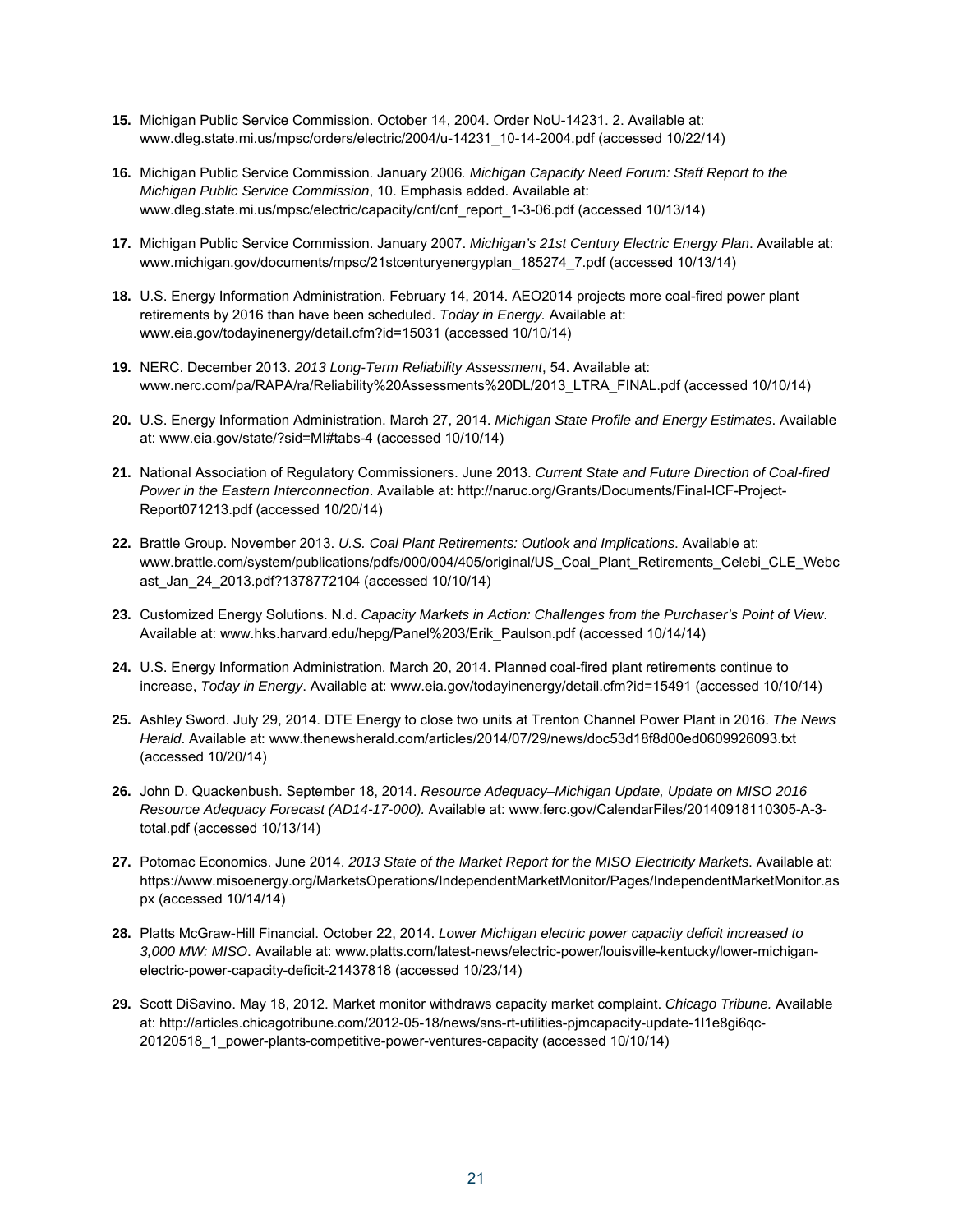- **30.** Public Sector Consultants Inc. March 24, 2014. *Analysis of Electric Deregulation Policies in Four States*. Available at: www.pscinc.com/Publications/tabid/65/articleType/ArticleView/articleId/242/Analysis-of-Electric-Deregulation-Policies-in-Four-States.aspx (accessed 10/10/14)
- **31.** Public Sector Consultants Inc. 2006. *Electricity Restructuring in Michigan: the Effects to Date of Public Act 141 and Potential Future Changes*. Available at: http://www.pscinc.com/LinkClick.aspx?fileticket=z0SjFW0W- k%3d&tabid=65 (accessed 10/10/14)
- **32.** Michigan Public Service Commission. January 31, 2013. *Status of Electric Competition in Michigan*, 3. Available at: www.dleg.state.mi.us/mpsc/electric/restruct/reports/compreport2013.pdf (accessed 10/10/14)
- **33.** Michigan Public Service Commission. June 2, 2014. *Wisconsin Electric Power Company's Supplemental Report on Electric Reliability in Response to the Commission's May 13. 2014 Order: U-17523.* Available at: http://efile.mpsc.state.mi.us/efile/docs/17523/0031.pdf (accessed 11/6/14)
- **34.** Federal Energy Regulatory Commission. September 12, 2014. Docket No. ER14-2860. Available at: http://elibrary.ferc.gov/idmws/common/OpenNat.asp?fileID=13634182. (accessed on 11/10/14)
- **35.** Federal Energy Regulatory Commission. November 6, 2014. Docket Nos. ER14-2860-000 and ER14-2862-000. pg. 9. *Motion of the Michigan Public Service Commission for leave to answer and answer to the motion for leave to file answer and answer of Wisconsin Electric Power Company*. Available at: http://elibrary.ferc.gov/idmws/common/opennat.asp?fileID=13679135 (accessed 11/12/14)
- **36.** Andy Balaskovitz. October 29, 2014. Officials seek Michigan-focused solution to U.P. crisis, *Midwest Energy News.* Available at: www.midwestenergynews.com/2014/10/29/officials-seek-michigan-focused-solution-to-u-pcrisis/ (accessed on 11/6/14)
- **37.** Rick Snyder. January 13, 2015. *Gov. Snyder, Attorney General Schuette announce that progress has been made on U.P. energy solution.* Available at: http://www.michigan.gov/snyder/0,4668,7-277-57577\_57657- 345214--,00.html (accessed on 1/19/14)